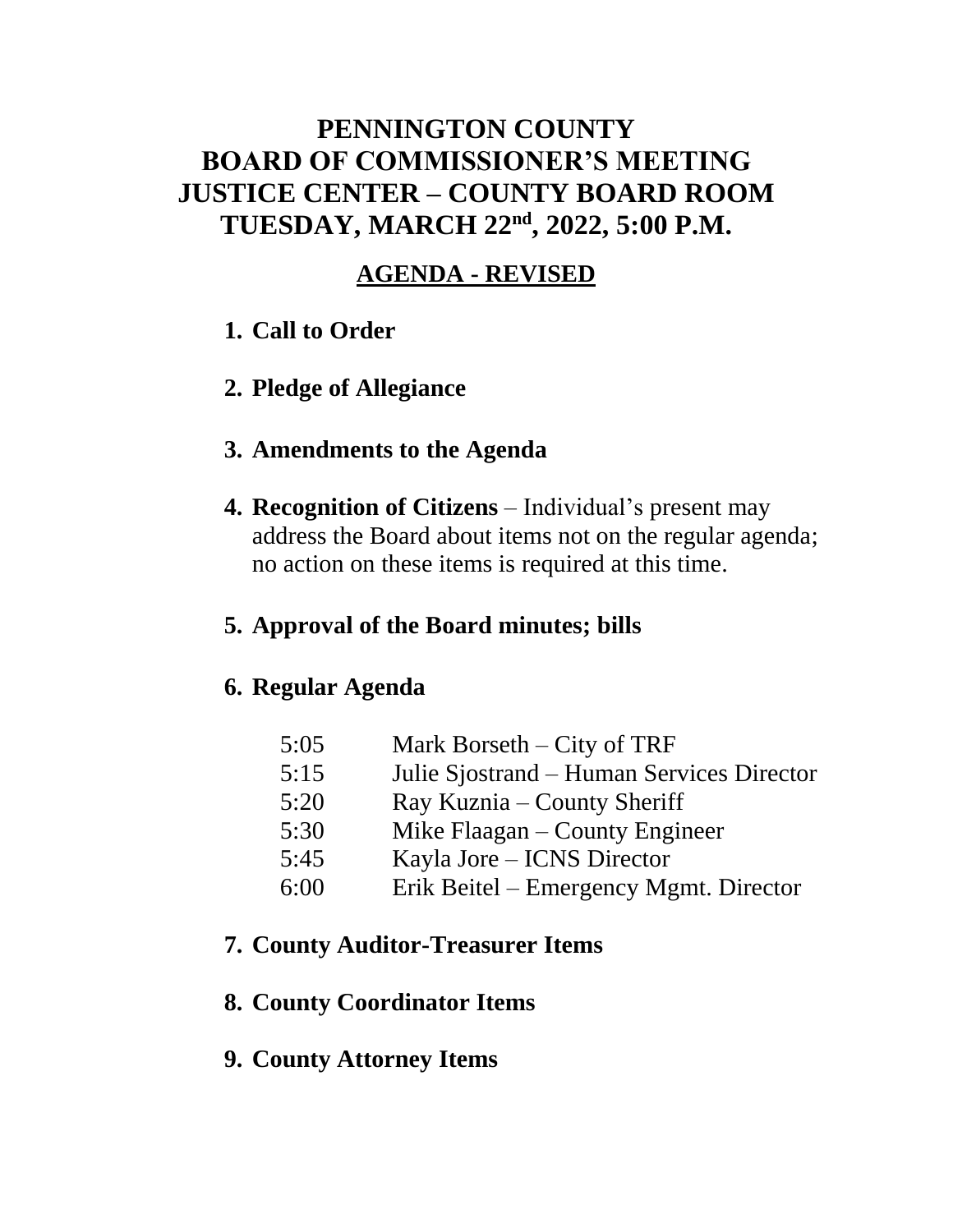**10. Committee Reports / Commissioner Updates**

### **11. Adjournment**

**(This agenda is subject to change)**

**Note: ZOOM invites will be sent to those on the agenda and the agenda email list.**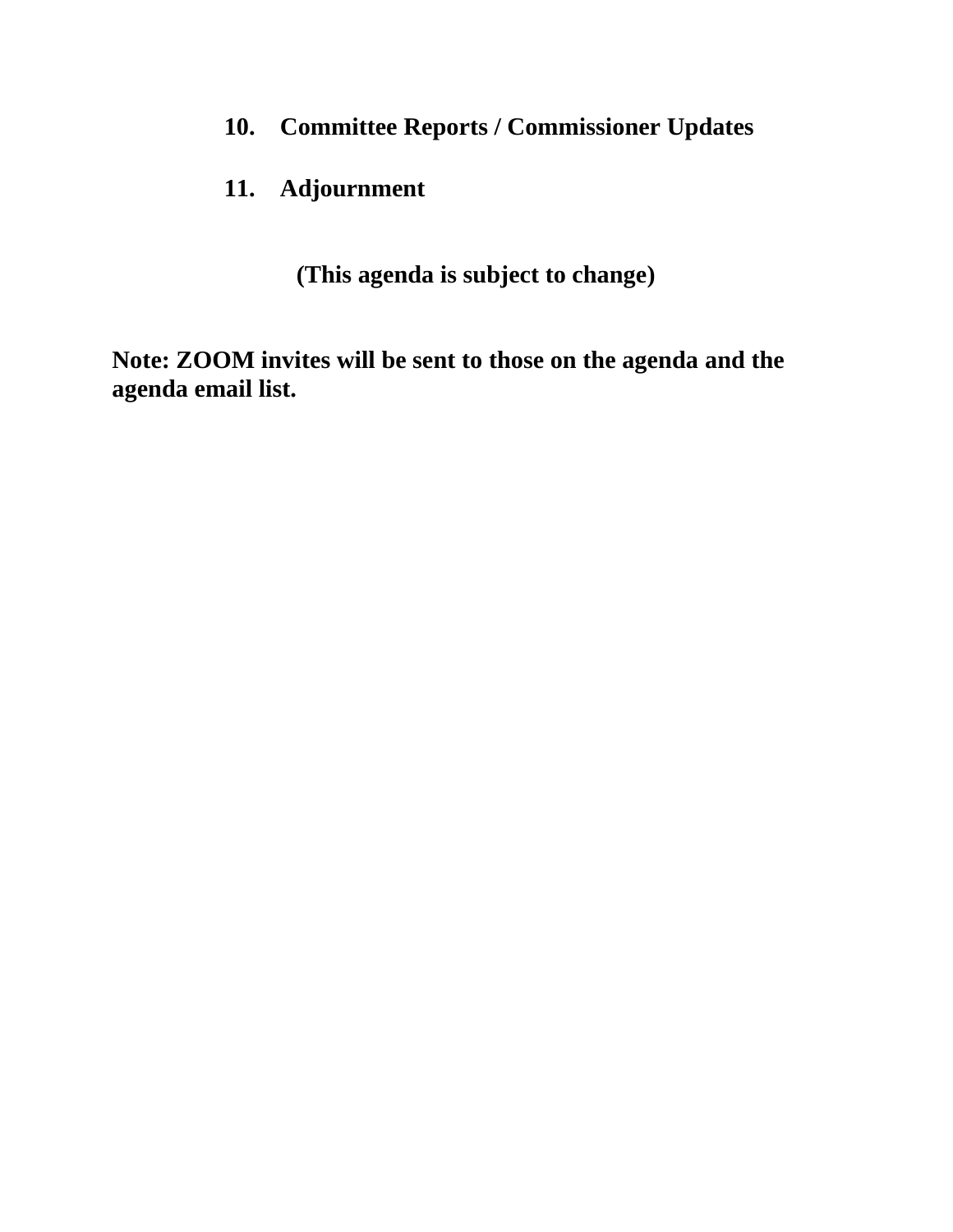#### **OFFICIAL PROCEEDINGS PENNINGTON COUNTY BOARD OF COMMISSIONERS JUSTICE CENTER BOARD ROOM MARCH 8TH, 2022 – 10:00 A.M.**

Pursuant to adjournment, the Pennington County Board of Commissioners met in the Pennington County Justice Center Board Room in Thief River Falls, MN, on Tuesday, March 8th, 2022, at 10:00 a.m. Members Present: Seth Nelson, Bruce Lawrence, David Sorenson, and Neil Peterson. Members present via Zoom: Darryl Tveitbakk. Members absent: None.

The meeting was called to order by Chairman Lawrence and the Pledge of Allegiance was recited.

Chairman Lawrence informed those present that Commissioner Tveitbakk is attending the meeting via Zoom but will not be voting.

Chairman Lawrence asked if there were any amendments to the agenda. Hearing none, Commissioner Peterson motioned, seconded by Commissioner Sorenson, to approve the Board agenda as presented. Motion carried. nce informed those present that Commissioner Tveitbakk<br>
Zoom but will not be voting.<br>
nce asked if there were any amendments to the agenda. I<br>
deterson motioned, seconded by Commissioner Sorenson,<br>
presented. Motion carrie

Recognition of Citizens – None present.

Motioned by Commissioner Nelson, seconded by Commissioner Peterson, to approve the County Board minutes of February 22<sup>nd</sup>, 2022, with one change. Motion carried.

Motioned by Commissioner Nelson, seconded by Commissioner Sorenson, to approve the following Commissioner warrants. Motion carried.

| <b>County Revenue</b> | \$90,746.32                        |
|-----------------------|------------------------------------|
| Road & Bridge         | \$104,901.13                       |
| Solid Waste Facility  | \$3,709.98                         |
|                       | $\sim$ $\sim$ $\sim$ $\sim$ $\sim$ |

Per diems and meal reimbursements in the amount of \$2,000 were also approved.

Enbridge Consultant Julie Huber provided a final report and presentation on the Line 3 project. The new line, since named Line 93, spans over 1,000 miles (330 miles in MN) and went into service in October 2021. The \$9 billion project was supported by 91% of people and eminent domain wasn't used to obtain property. 11,900 workers took part in the project and 20 permanent positions were created. She noted that Enbridge paid \$43 million in property taxes in 2020 and estimates the new, higher capacity line will bring an estimated \$35 million in additional tax revenue to MN. As a thank you to Pennington County for their support of the Line 3 project, she presented a commemorative plaque on behalf of Enbridge Energy. Commissioner Peterson thanked Enbridge for the plaque and for being steadfast through all regulation and protesting. He noted that the community and businesses greatly benefited from and appreciated Enbridge's presence, especially during the COVID-19 pandemic. Commissioner Tveitbakk thanked Ms. Huber for her work and professionalism throughout the project. Sheriff Kuznia stated that Enbridge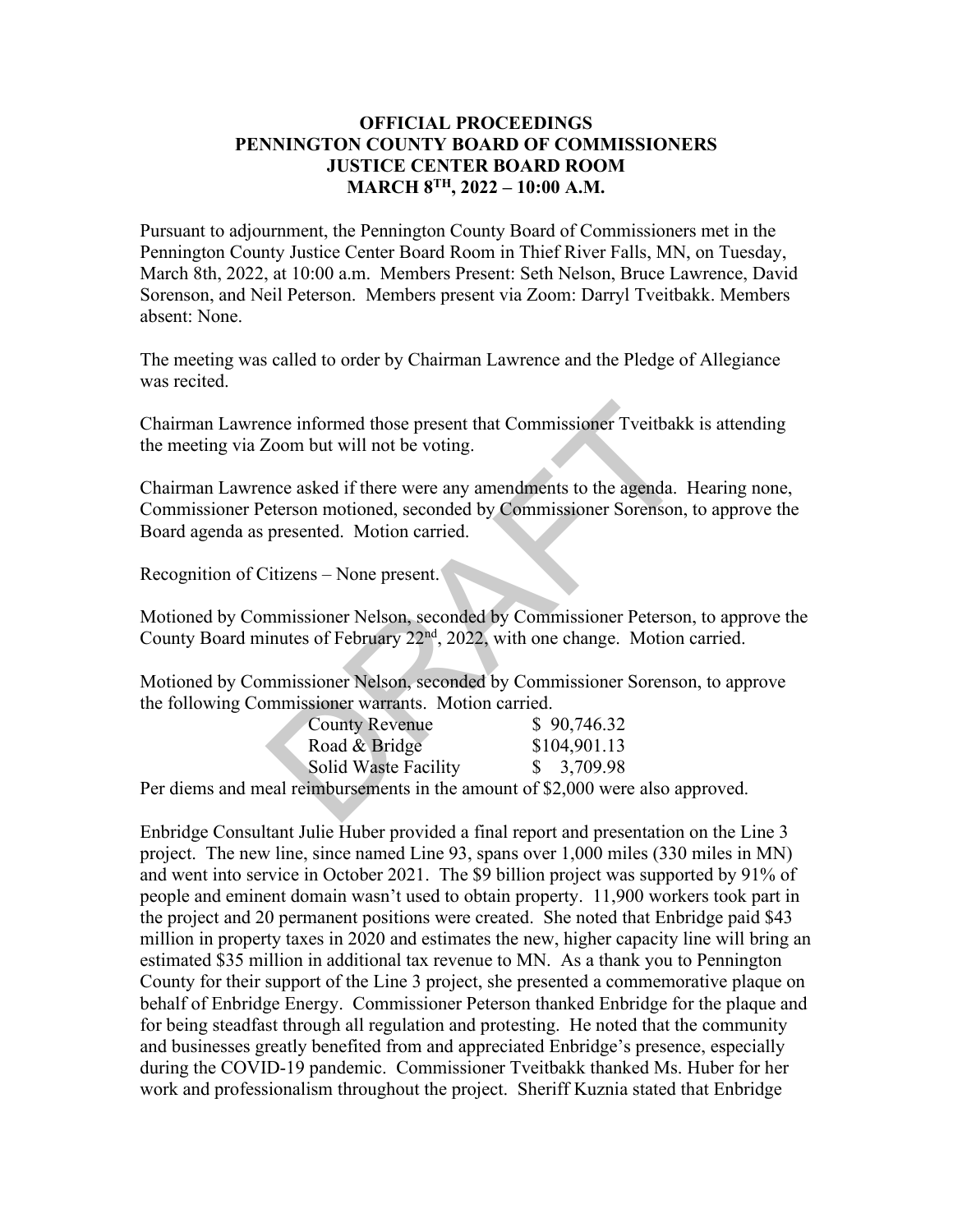staff commented to his deputies that they felt very supported by the community and appreciated that. Engineer Flaagan noted that Enbridge staff were great to work with and were respectful to his employees and greatly supported the local economy. Ms. Huber wished to thank the local businesses for their extended support to the Enbridge workers, they often went above and beyond to accommodate Enbridge's schedules. The Board thanked Ms. Huber for her report, presentation, and the plaque received from Enbridge.

County Engineer Mike Flaagan discussed the Title VI Non-Discrimination Plan presented at the last Board meeting, noting that adoption of the plan is required to be a federal aid recipient. Hearing no questions or comments, Commissioner Peterson motioned, seconded by Commissioner Sorenson, to approve the Title VI Non-Discrimination plan as written. Motion carried.

Engineer Flaagan presented the following quotes received for annual county-wide road striping:

| <b>Traffic Marking Services</b> | \$56,598.65 |
|---------------------------------|-------------|
| Northstar Safety Inc.           | \$79,658.60 |
| <b>AAA Striping Service</b>     | \$55,969.03 |

Motioned by Commissioner Nelson, seconded by Commissioner Sorenson, to accept the quotes received and approve the bid of AAA Striping Service in the amount of \$55,969.03 for county-wide road striping as the lowest and best bid received. Motion carried.

Motioned by Commissioner Peterson, seconded by Commissioner Nelson, to accept and approve the bid for culvert supplies as submitted by True North Steel. Discussion followed with Mr. Flaagan noting that the bid featured a small increase from 2021. Hearing no further discussion, the motion was carried.

Two fuel bids were received with Northdale Oil bidding \$.15 below the posted price for #1, #2 and gas. Farmers Union Oil bid \$.15 below the posted price for #1, #2, and premium with diesel additive, and \$.12 below the posted price for gasohol. Motioned by Commissioner Peterson, seconded by Commissioner Nelson, to accept both fuel bids as received and authorize the use of both vendors for 2022. Motion carried. 1 presented the following quotes received for annual cournaffic Marking Services<br>
S56,598.65<br>
orthstar Safety Inc.<br>
S79,658.60<br>
AA Striping Service<br>
S55,969.03<br>
mmissioner Nelson, seconded by Commissioner Sorenso<br>
and appr

Motioned by Commissioner Peterson, seconded by Commissioner Sorenson, to accept the following equipment rental bidders and authorize the Engineer to select from these bids for 2022. Motion carried.

Dyrdahl Construction Inc. Anderson Services Triple D Construction Olson (Jeff) Construction Nelson Excavating Beito Repair Lunkes, Inc. **Hruby Road Service** Kotrba Ditching, Inc. Weleski Excavating, LLC Olson (Steve) Construction TRF Inc. Wright Construction Danni Jarshaw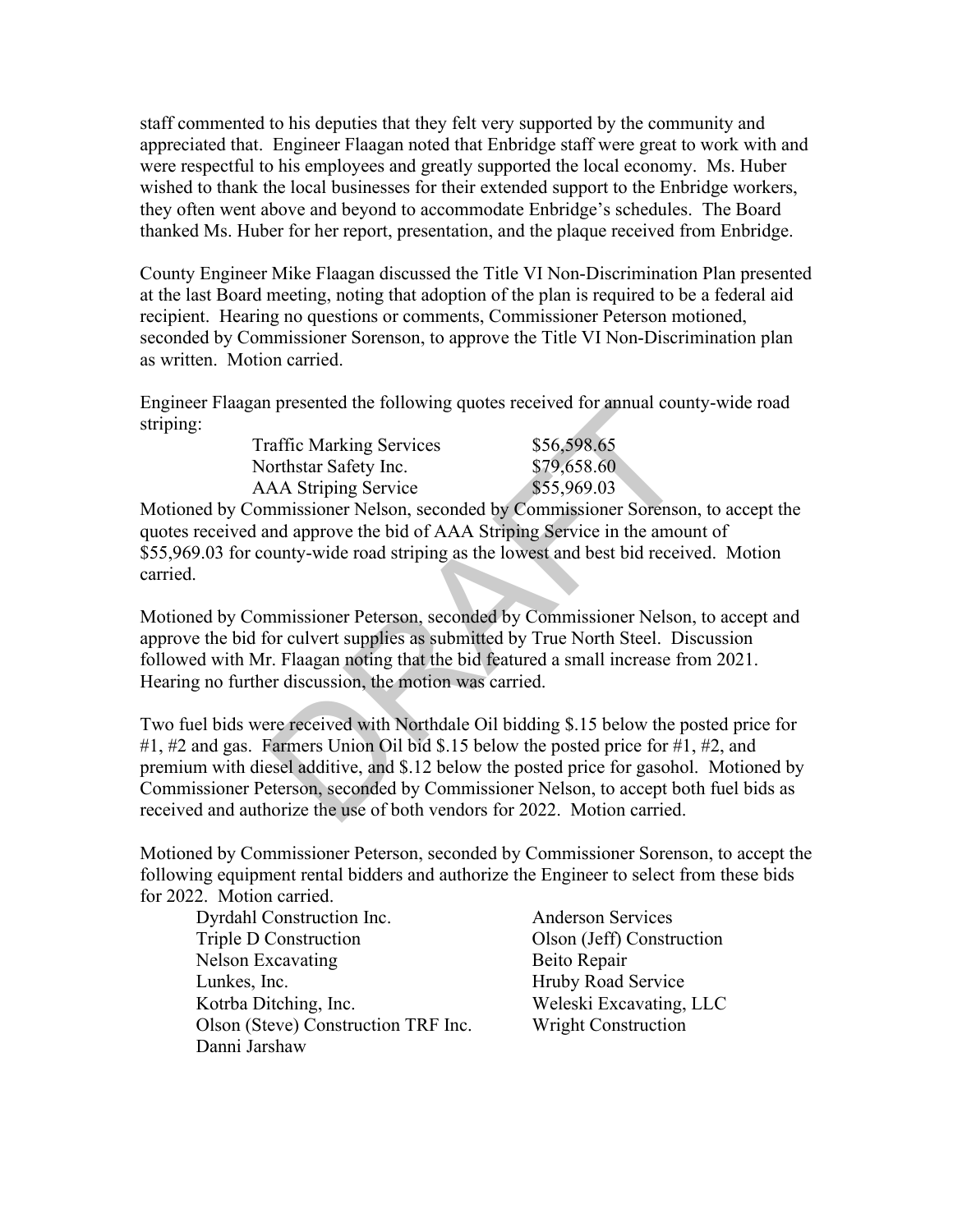Commissioner Lawrence noted that members of the public have commented to him that the Highway Department has done a good job with snow removal this winter and his staff should be complimented. Mr. Flaagan was glad to hear that and said they are still working on a few trouble spots. He noted that the warmer temperatures and sun are warming up the tar roads and that will cause blowing snow to stick, resulting in icy conditions, so drivers should remain cautious.

NW MN Juvenile Center Superintendent Mindy O'Brien presented an update to the Board. In 2021 the Center served 22 kids from Pennington County and had a total intake of 501 kids. She discussed their programming and noted that new outdoor areas were created with CARES funding received. Grants have also been received to offer recreational activities such as painting, sewing, etc., with some of these activities resulting in school credits for kids. They now provide their own food service to the kids and are focusing on bringing activities to the kids while they are in their care. Chairman Lawrence commented that the facility tour last fall was educational and eye-opening for the Board. Sheriff Kuznia said working with the Center has been great, noting it's a great place to bring kids that need their care. The Board thanked Ms. O'Brien for her report.

Sheriff Kuznia presented the following LEC items:

A quote from Stone's Mobile Radio for a new squad radio in the amount of \$8,909.25, two handheld deputy radios in the amount of \$10,944.18, and three handheld radios for the jail in the amount of \$7,989.45. All quoted items are budgeted for 2022. Motioned by Commissioner Nelson, seconded by Commissioner Sorenson, to approve the quote by Stone's Mobile Radio for the new radios as detailed above. Motion carried.

Sheriff Kuznia said that a Special Response team is being formed by the Thief River Falls Police Department and Pennington County. Quotes have been received for purchase of rifle and scope for the team – a Savage .308 from Hunters Outlet in the amount of \$759.99, and a scope from Nightforce Optics, Inc. in the amount of \$1,061.00. The Sheriff noted that a staff member from each of the County and City will be trained to use the specialized weapon. Mr. Kuznia noted that the budget allows for the rotation of weapons and this purchase is within the 2022 budget. on bringing activities to the kids while they are in their c<br>ented that the facility tour last fall was educational and esempted that the facility tour last fall was educational and esempted.<br>In this that need their care.

Motioned by Commissioner Peterson, seconded by Commissioner Sorenson, to approve the quote and purchase of a Savage .308 rifle from Hunters Outlet in the amount of \$759.99 for use by the Special Response team as discussed. Motion carried.

Motioned by Commissioner Nelson, seconded by Commissioner Sorenson, to approve the quote and purchase of a rifle scope from Nightforce Optics, Inc. in the amount of \$1,601.00 for use by the Special Response team as discussed. Motion carried.

County Auditor-Treasurer Items: None.

County Coordinator Items: None.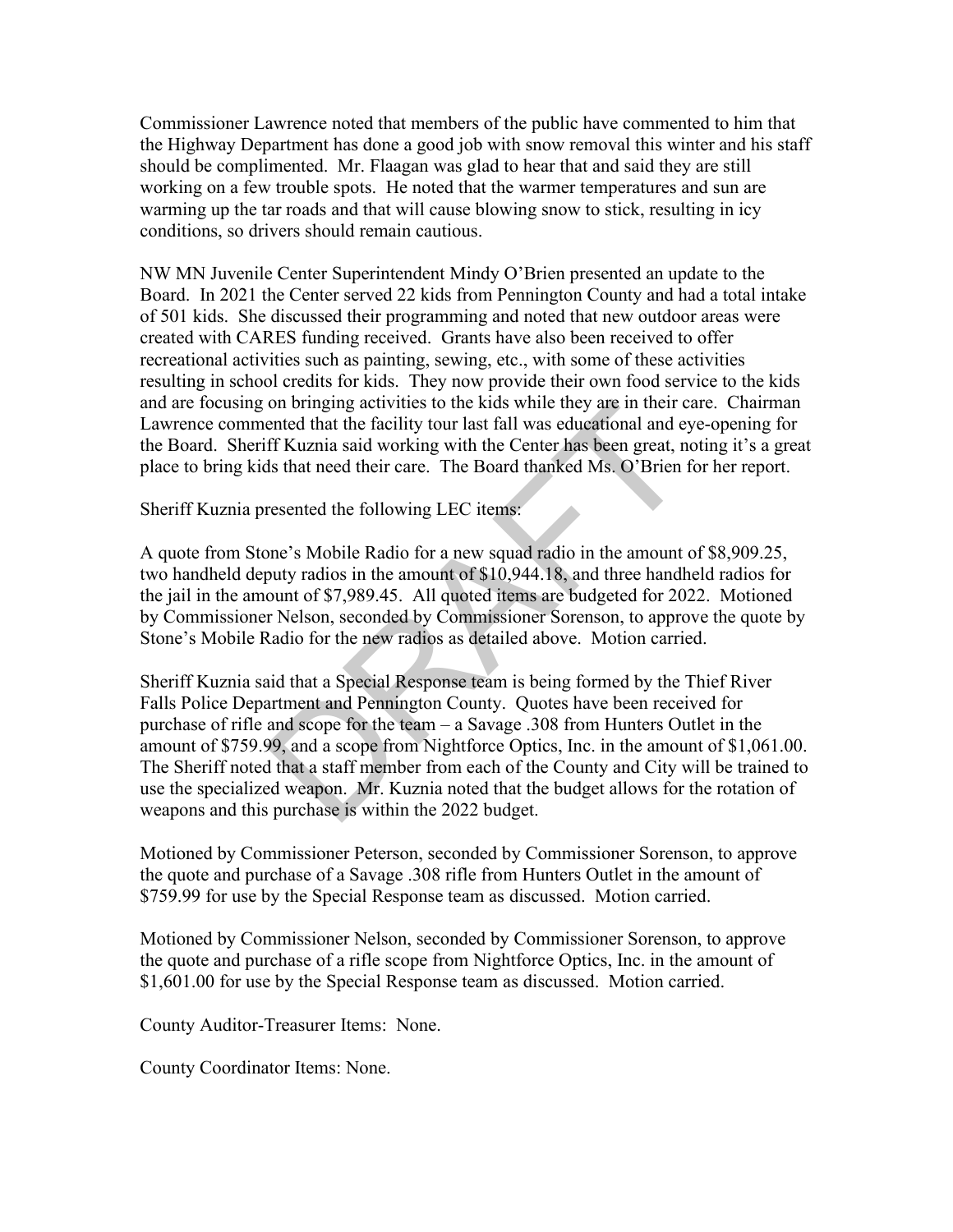County Attorney:

County Attorney Seamus Duffy stated that Judge Tamara Yon has changed the mask/face covering requirements on the 2<sup>nd</sup> floor of the Justice Center. Face coverings/masks will no longer be required as of March  $7<sup>th</sup>$ , 2022.

Committee Reports / Commissioner Updates:

Commissioner Sorenson noted that his personal vehicle was vandalized while at the AMC Legislative Conference in St. Paul, MN. Personal items were stolen as well as a county-owned Microsoft Surface Pro, related accessories, and the case. The loss has been reported to MCIT.

Commissioner Peterson gave an update on the AMC Legislative Conference, noting that some Board members met with the legislators and were well-received by them. It was noted that due to redistricting following the 2020 census, Deb Kiel will no longer be a representative for Pennington County.

Commissioner Nelson gave an update on the Health and Human Services Committee, noting that the COVID-19 pandemic has taxed the mental health system, proving it is broken and has been for some time. Work is being done to correct this problem and legislative funding is being proposed to help remedy the situation.

Chairman Lawrence requested that Emergency Management Director Erik Beitel provide an update on spring flooding. Mr. Beitel noted that the county is currently at low-tomoderate risk for spring flooding. He will be attending a March  $10<sup>th</sup>$  meeting which will re-assess our risk at that time. He noted that flooding will depend on the speed of the spring thaw and other factors, such as ice out of the rivers. He noted he would like to have 2,000+ sandbags ready and available for the public for spot flooding. eterson gave an update on the AMC Legislative Conterer<br>obers met with the legislators and were well-received by<br>redistricting following the 2020 census, Deb Kiel will no<br>r Pennington County.<br>lelson gave an update on the H

Motioned by Commissioner Nelson, seconded by Commissioner Peterson, to adjourn the Board meeting to March 22nd, 2022, at 5:00 p.m. Motion carried.

ATTEST:

Kevin Erickson, County Coordinator Bruce Lawrence, Chairman Pennington County Board of Commissioners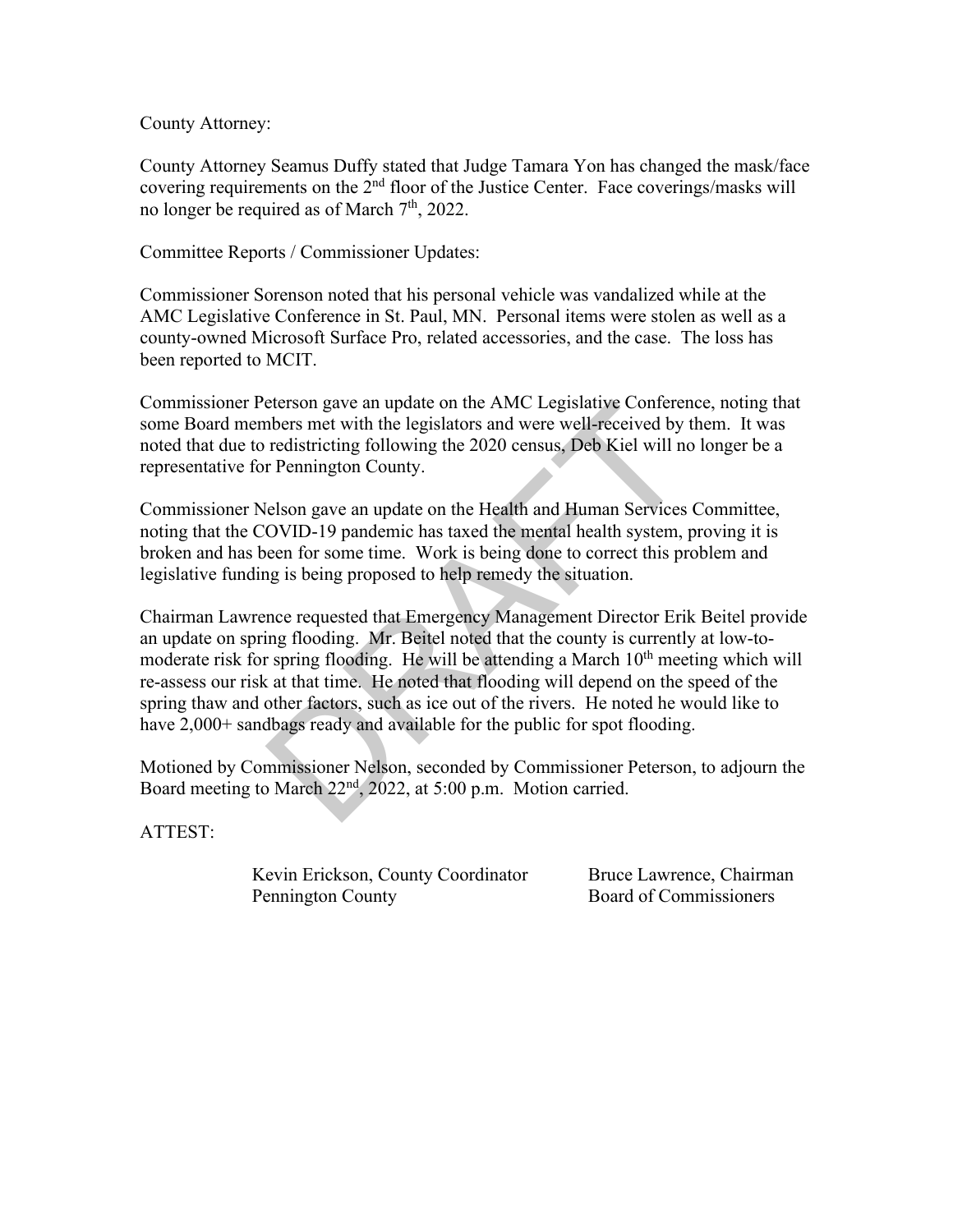| <b>KEVIN</b>                              |              | <b>Pennington County Financial System</b>                                                                | <b>INTEGRATED</b><br>FINANCIAL SYSTEMS |
|-------------------------------------------|--------------|----------------------------------------------------------------------------------------------------------|----------------------------------------|
| 3/18/22                                   | 4:51PM       | Audit List for Board<br><b>COMMISSIONER'S VOUCHERS ENTRIES</b>                                           | Page 1                                 |
| Print List in Order By:                   | $\mathbf{1}$ | 1 - Fund (Page Break by Fund)<br>2 - Department (Totals by Dept)<br>3 - Vendor Number<br>4 - Vendor Name |                                        |
| Explode Dist. Formulas?: Y                |              |                                                                                                          |                                        |
| Paid on Behalf Of Name<br>on Audit List?: | ${\sf N}$    |                                                                                                          |                                        |
| Type of Audit List:                       | D            | D - Detailed Audit List<br>S - Condensed Audit List                                                      |                                        |
| Save Report Options?:                     | $\mathsf{N}$ |                                                                                                          |                                        |
|                                           |              |                                                                                                          |                                        |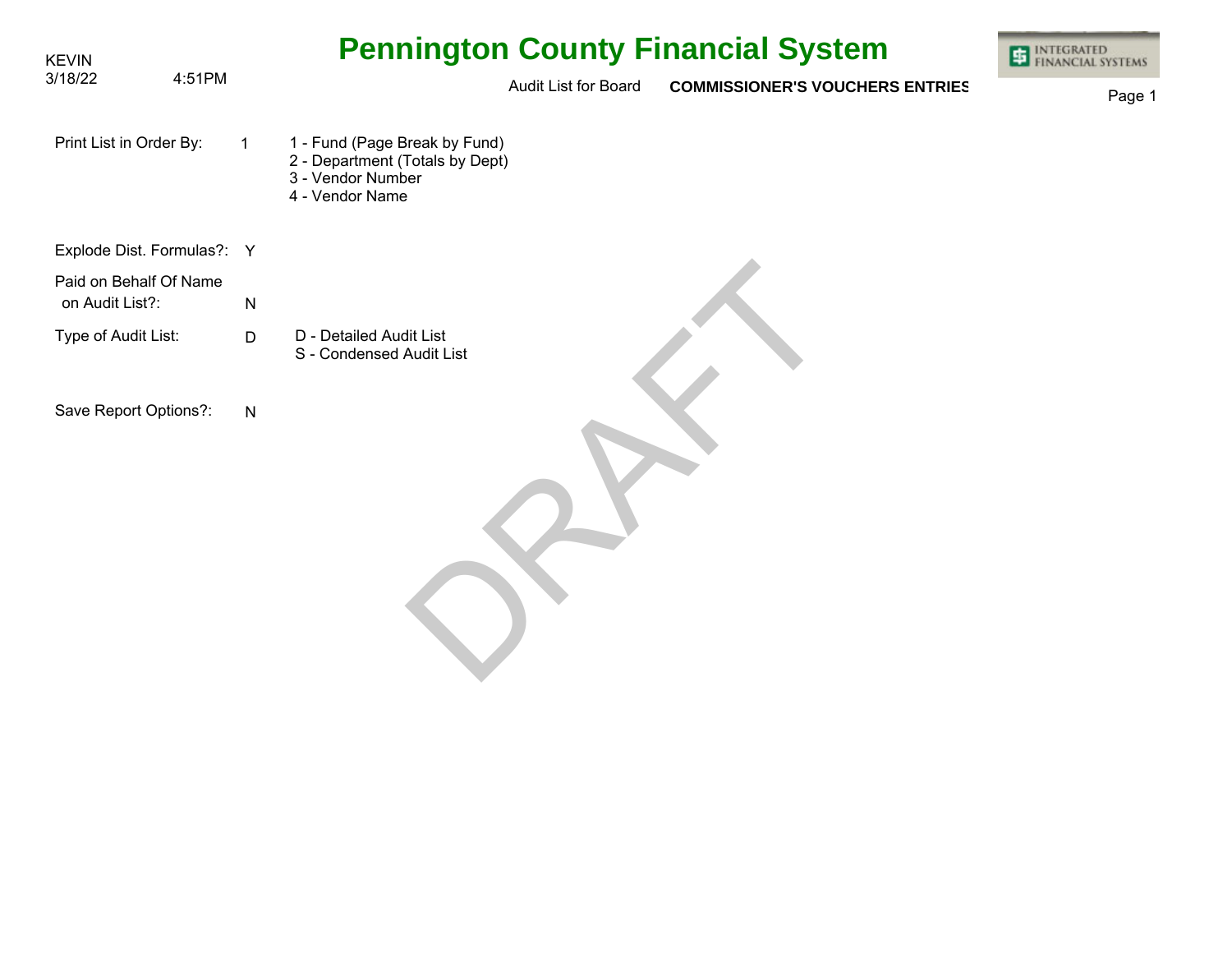County Revenue **1**

# **Pennington County Financial System**

INTEGRATED<br>FINANCIAL SYSTEMS

### Audit List for Board **COMMISSIONER'S VOUCHERS ENTRIES** Page 2

|                |           | Vendor Name<br>No. Account/Formula    | <b>Rpt</b><br><u>Accr</u> | Amount   | <b>Warrant Description</b><br><b>Service Dates</b> |                | Invoice $#$<br>Paid On Bhf# | <b>Account/Formula Description</b><br>On Behalf of Name | 1099      |
|----------------|-----------|---------------------------------------|---------------------------|----------|----------------------------------------------------|----------------|-----------------------------|---------------------------------------------------------|-----------|
|                |           | 1011 ACE HARDWARE                     |                           |          |                                                    |                |                             |                                                         |           |
| 86             |           | 01-218-000-0000-6300                  |                           | 27.99    | DRILLBITS/REPAIR FLOOR DRAINS                      |                | 100629                      | <b>REPAIRS &amp; MAINTENANCE</b>                        | N         |
| 87             |           | 01-218-000-0000-6300                  |                           | 2.67     | <b>FLOOR DRAIN COVER</b>                           |                | 100872<br>101289            | <b>REPAIRS &amp; MAINTENANCE</b>                        | N<br>N    |
| 88             |           | 01-251-000-0000-6300                  |                           | 7.42     | REPLACE LIGHTBULB/HOLDING CELL                     | 3 Transactions |                             | <b>REPAIRS &amp; MAINTENANCE</b>                        |           |
|                | 1011      | <b>ACE HARDWARE</b>                   |                           | 38.08    |                                                    |                |                             |                                                         |           |
|                | 1603      | <b>ANDERSON/STACY</b>                 |                           |          |                                                    |                |                             |                                                         |           |
| 14             |           | 01-801-000-0000-6801                  |                           | 192.92   | <b>WELLNESS WEDNESDAY</b>                          |                |                             | MISCELLANEOUS EXPENSE                                   | N         |
|                | 1603      | <b>ANDERSON/STACY</b>                 |                           | 192.92   |                                                    | 1 Transactions |                             |                                                         |           |
|                |           |                                       |                           |          |                                                    |                |                             |                                                         |           |
|                | 1316      | <b>AP TECHNOLOGY LLC</b>              |                           |          |                                                    |                |                             |                                                         |           |
| $\overline{4}$ |           | 01-070-000-0000-6263                  |                           | 330.00   | <b>SECURE CHECK RENEWAL</b>                        |                | IN030379                    | <b>COMPUTER SERVICES - DP</b>                           | N         |
|                | 1316      | AP TECHNOLOGY LLC                     |                           | 330.00   |                                                    | 1 Transactions |                             |                                                         |           |
|                |           |                                       |                           |          |                                                    |                |                             |                                                         |           |
|                | 1308      | <b>ASSOCIATION MINNESOTA COUNTIES</b> |                           |          |                                                    |                |                             |                                                         |           |
| 15             |           | 01-003-000-0000-6241                  |                           | 325.00   | LEGISLATIVE CONFERENCE - DT                        |                | 68350                       | <b>DUES - BOARD</b>                                     | N         |
| 16             |           | 01-003-000-0000-6241                  |                           | 325.00   | LEGISLATIVE CONFERENCE - NP                        |                | 68351                       | <b>DUES - BOARD</b>                                     | N         |
| 17             |           | 01-003-000-0000-6241                  |                           | 325.00   | <b>LEGISLATIVE CONFERENCE - SN</b>                 |                | 68352                       | <b>DUES - BOARD</b>                                     | ${\sf N}$ |
| 18             |           | 01-003-000-0000-6241                  |                           | 325.00   | <b>LEGISLATIVE CONFERENCE - DS</b>                 |                | 68353                       | <b>DUES - BOARD</b>                                     | N         |
| 19             |           | 01-041-000-0000-6241                  |                           | 125.00   | MCHRMA VOTING                                      |                | <b>CASH-8274</b>            | <b>DUES - AUDITOR</b>                                   | N         |
|                | 1308      | <b>ASSOCIATION MINNESOTA COUNTIES</b> |                           | 1,425.00 |                                                    | 5 Transactions |                             |                                                         |           |
|                | 1302      | <b>AT&amp;T MOBILITY</b>              |                           |          |                                                    |                |                             |                                                         |           |
| 64             |           | 01-290-000-0000-6202                  |                           | 69.46    | FEBRUARY CELL PHONE                                |                |                             | Telephone                                               | N         |
|                | 1302      | <b>AT&amp;T MOBILITY</b>              |                           | 69.46    |                                                    | 1 Transactions |                             |                                                         |           |
|                |           |                                       |                           |          |                                                    |                |                             |                                                         |           |
|                | 1364      | <b>AUTO VALUE</b>                     |                           |          |                                                    |                |                             |                                                         |           |
| 72             |           | 01-201-000-0000-6304                  |                           | 5.33     | DASH CAM MOUNT REPAIR #13                          |                | 9566128                     | REPAIR & MAINTENANCE - SQUADS N                         |           |
| 73             |           | 01-201-000-0000-6304                  |                           | 5.33     | DASH CAM MOUNT REPAIR #03                          |                | 9566263                     | REPAIR & MAINTENANCE - SQUADS N                         |           |
|                | 1364      | <b>AUTO VALUE</b>                     |                           | 10.66    |                                                    | 2 Transactions |                             |                                                         |           |
|                |           |                                       |                           |          |                                                    |                |                             |                                                         |           |
|                | 2324      | <b>BERGSTROM ELECTRIC INC</b>         |                           |          |                                                    |                |                             |                                                         |           |
| 6              |           | 01-800-000-0000-6300                  |                           | 223.00   | <b>NEW THERMOSTAT - SS</b>                         |                | 6899                        | <b>REPAIRS &amp; MAINTENANCE</b>                        | N         |
|                | 2324      | <b>BERGSTROM ELECTRIC INC</b>         |                           | 223.00   |                                                    | 1 Transactions |                             |                                                         |           |
|                | 999999997 | <b>BORGEN/HEATHER</b>                 |                           |          |                                                    |                |                             |                                                         |           |
| 81             |           | 01-251-000-0000-6330                  |                           | 51.00    | HOLIDAY/TRANSPORTATION FUEL                        |                |                             | <b>TRAVEL &amp; EXPENSE</b>                             | N         |
|                | 999999997 | <b>BORGEN/HEATHER</b>                 |                           | 51.00    |                                                    | 1 Transactions |                             |                                                         |           |
|                |           |                                       |                           |          |                                                    |                |                             |                                                         |           |

**3369 CARLSON/GABRIEL**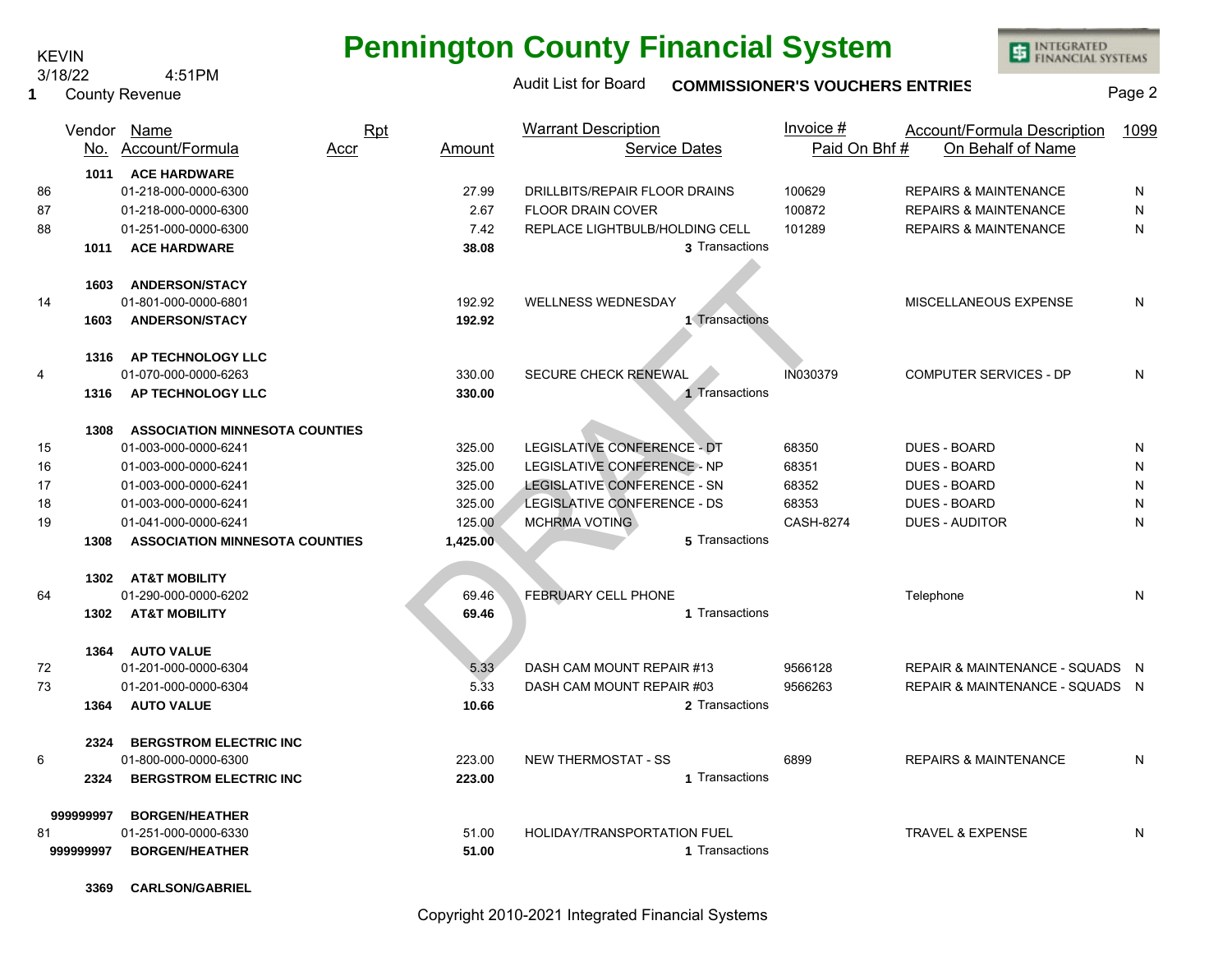County Revenue **1**

# **Pennington County Financial System**

INTEGRATED<br>FINANCIAL SYSTEMS

### Audit List for Board **COMMISSIONER'S VOUCHERS ENTRIES** Page 3

|                |           | Vendor Name<br>No. Account/Formula<br>Accr   | Rpt<br>Amount | <b>Warrant Description</b><br><b>Service Dates</b>    | Invoice #<br>Paid On Bhf# | Account/Formula Description<br>On Behalf of Name           | 1099   |
|----------------|-----------|----------------------------------------------|---------------|-------------------------------------------------------|---------------------------|------------------------------------------------------------|--------|
| 118<br>119     |           | 01-601-000-0000-6330<br>01-601-000-0000-6330 | 1.17<br>65.00 | MILEAGE - EXT COMM - TRF<br>PER DIEM - EXT COMM - TRF |                           | <b>TRAVEL &amp; EXPENSE</b><br><b>TRAVEL &amp; EXPENSE</b> | Y<br>Y |
|                | 3369      | <b>CARLSON/GABRIEL</b>                       | 66.17         | 2 Transactions                                        |                           |                                                            |        |
|                |           |                                              |               |                                                       |                           |                                                            |        |
|                | 3311      | <b>COLE PAPERS, INC.</b>                     |               |                                                       |                           |                                                            |        |
| 25             |           | 01-111-000-0000-6403                         | 133.85        | <b>GARBAGE BAGS - GOV'T CENTER</b>                    | 10116257                  | JANITORIAL SUPPLIES - COURTHOL                             | - N    |
| 24             |           | 01-218-000-0000-6403                         | 172.00        | <b>GARBAGE BAGS - JC</b>                              | 10116257                  | <b>JANITORIAL SUPPLIES</b>                                 | N      |
|                | 3311      | <b>COLE PAPERS, INC.</b>                     | 305.85        | 2 Transactions                                        |                           |                                                            |        |
|                | 4054      | <b>DIGI-KEY ELECTRONICS</b>                  |               |                                                       |                           |                                                            |        |
| 85             |           | 01-251-000-0000-6405                         | 272.03        | <b>CABLES</b>                                         | 87929851                  | <b>GENERAL SUPPLIES - JAIL</b>                             | N      |
|                | 4054      | <b>DIGI-KEY ELECTRONICS</b>                  | 272.03        | 1 Transactions                                        |                           |                                                            |        |
|                |           |                                              |               |                                                       |                           |                                                            |        |
|                | 4303      | <b>DON'S SEWING &amp; VACUUM SERV</b>        |               |                                                       |                           |                                                            |        |
| 113            |           | 01-111-000-0000-6403                         | 24.00         | <b>VACUUM BAGS</b>                                    |                           | JANITORIAL SUPPLIES - COURTHOL Y                           |        |
| 112            |           | 01-218-000-0000-6403                         | 24.00         | <b>VACUUM BAGS</b>                                    |                           | <b>JANITORIAL SUPPLIES</b>                                 | Y      |
| 38             |           | 01-111-000-0000-6300                         | 44.50         | <b>ROLLER BRUSHES &amp; BELTS</b>                     | 416005862                 | <b>REPAIRS &amp; MAINTENANCE</b>                           | Υ      |
| 37             |           | 01-218-000-0000-6300                         | 44.50         | ROLLER BRUSHES & BELTS                                | 416005862                 | <b>REPAIRS &amp; MAINTENANCE</b>                           | Y      |
|                | 4303      | <b>DON'S SEWING &amp; VACUUM SERV</b>        | 137.00        | 4 Transactions                                        |                           |                                                            |        |
|                | 999999997 | EBIX, INC.                                   |               |                                                       |                           |                                                            |        |
| 35             |           | 01-801-000-0000-6801                         | 416.81        | 2022 TOP HEALTH                                       | 632486                    | MISCELLANEOUS EXPENSE                                      | N      |
|                | 999999997 | EBIX, INC.                                   | 416.81        | 1 Transactions                                        |                           |                                                            |        |
|                |           |                                              |               |                                                       |                           |                                                            |        |
|                | 5322      | <b>ERICKSON-OLIVER/COREEN</b>                |               |                                                       |                           |                                                            |        |
| 116            |           | 01-601-000-0000-6330                         | 7.02          | MILEAGE - EXT COMM - TRF                              |                           | <b>TRAVEL &amp; EXPENSE</b>                                | N      |
| 117            |           | 01-601-000-0000-6330                         | 65.00         | PER DIEM - EXT COMM - TRF                             |                           | <b>TRAVEL &amp; EXPENSE</b>                                | N      |
|                | 5322      | <b>ERICKSON-OLIVER/COREEN</b>                | 72.02         | 2 Transactions                                        |                           |                                                            |        |
|                | 6001      | <b>FALLS DIVERSE ABILITIES CORPORATION</b>   |               |                                                       |                           |                                                            |        |
| $\overline{2}$ |           | 01-501-000-0000-6262                         | 50.00         | <b>CLEAN AUDITORIUM</b>                               | 17932                     | OTHER SERVICES                                             | N      |
| 3              |           | 01-501-000-0000-6262                         | 35.00         | <b>CLEAN AUDITORIUM</b>                               | 17943                     | <b>OTHER SERVICES</b>                                      | N      |
|                | 6001      | <b>FALLS DIVERSE ABILITIES CORPORATION</b>   | 85.00         | 2 Transactions                                        |                           |                                                            |        |
|                |           |                                              |               |                                                       |                           |                                                            |        |
|                |           | 7317 GALLS, LLC                              |               |                                                       |                           |                                                            |        |
| 105            |           | 01-201-000-0000-6631                         | 504.49        | ALCO-SENSOR HANDHELD BREATH                           | 20550553                  | <b>FURNITURE &amp; EQUIPMENT</b>                           | N      |
|                | 7317      | <b>GALLS, LLC</b>                            | 504.49        | 1 Transactions                                        |                           |                                                            |        |
|                | 7031      | <b>GARDEN VALLEY TELEPHONE</b>               |               |                                                       |                           |                                                            |        |
| 41             |           | 01-220-000-0000-6202                         | 1.128.12      | <b>HOSTED SOLUTIONS/PHONES-FEB</b>                    | 101140992                 | <b>TELEPHONE</b>                                           | N      |
|                |           |                                              |               |                                                       |                           |                                                            |        |

Copyright 2010-2021 Integrated Financial Systems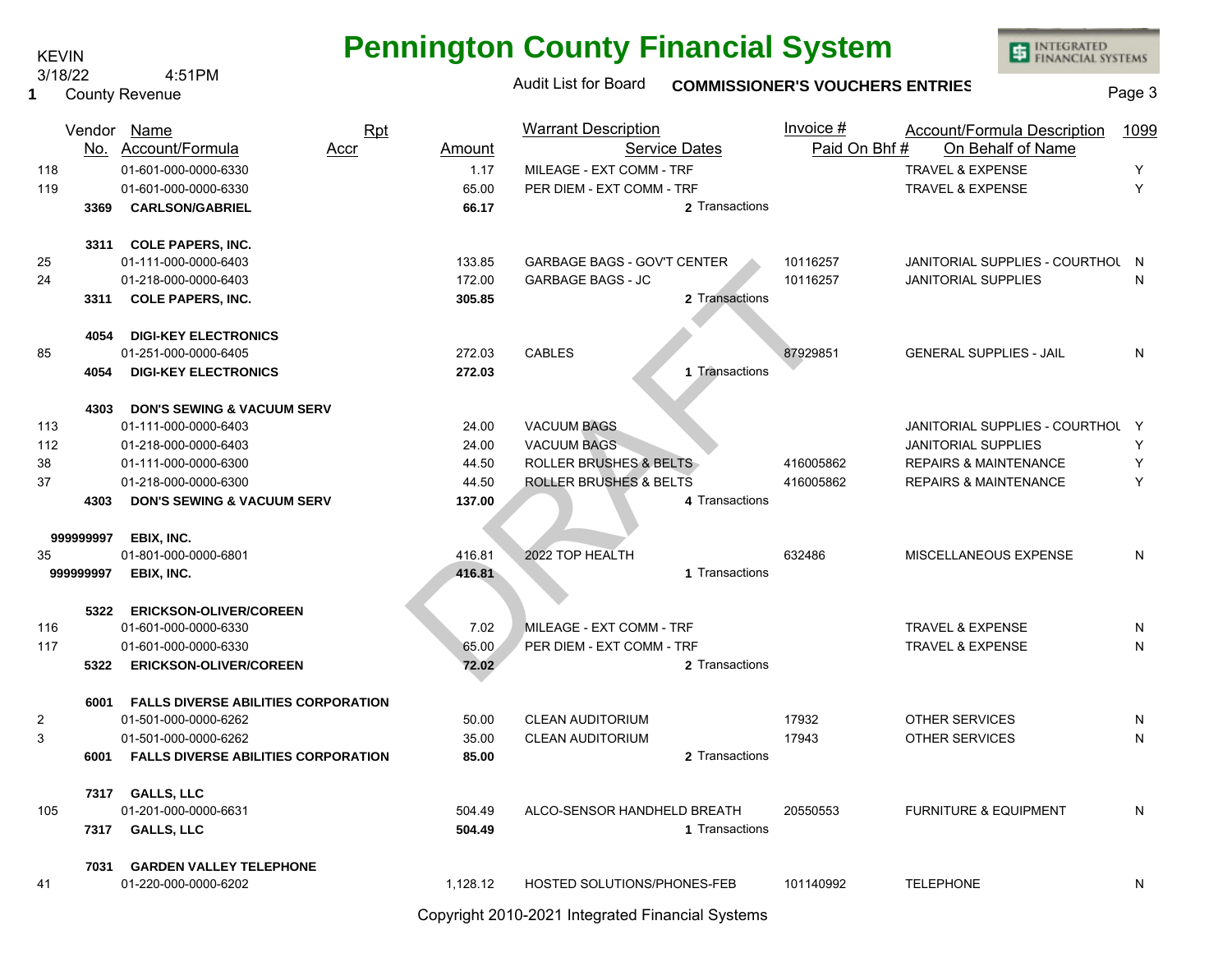| <b>Pennington County Financial System</b> |  |  |  |
|-------------------------------------------|--|--|--|
|-------------------------------------------|--|--|--|

3/18/22 4:51PM

KEVIN

INTEGRATED<br>FINANCIAL SYSTEMS

| 1              |       | ועו וויט.<br><b>County Revenue</b>                                   |                                                 | <b>Audit List for Board</b>        |                                        | <b>COMMISSIONER'S VOUCHERS ENTRIES</b> |                                                         | Page 4 |
|----------------|-------|----------------------------------------------------------------------|-------------------------------------------------|------------------------------------|----------------------------------------|----------------------------------------|---------------------------------------------------------|--------|
|                | 7031  | Vendor Name<br>No. Account/Formula<br><b>GARDEN VALLEY TELEPHONE</b> | <b>Rpt</b><br>Amount<br><u>Accr</u><br>1,128.12 | <b>Warrant Description</b>         | <b>Service Dates</b><br>1 Transactions | Invoice $#$<br>Paid On Bhf#            | <b>Account/Formula Description</b><br>On Behalf of Name | 1099   |
| 80             | 8331  | <b>HARDWARE HANK</b><br>01-201-000-0000-6405                         | 6.38                                            | <b>KEYS</b>                        |                                        | 22126369                               | <b>GENERAL SUPPLIES</b>                                 | N      |
|                | 8331  | <b>HARDWARE HANK</b>                                                 | 6.38                                            |                                    | 1 Transactions                         |                                        |                                                         |        |
|                | 8351  | <b>HELGELAND/LINDA</b>                                               |                                                 |                                    |                                        |                                        |                                                         |        |
| 122            |       | 01-601-000-0000-6330                                                 | 8.78                                            | MILEAGE - EXT COMM - TRF           |                                        |                                        | <b>TRAVEL &amp; EXPENSE</b>                             | N      |
| 123            |       | 01-601-000-0000-6330                                                 | 65.00                                           | PER DIEM - EXT COMM - TRF          |                                        |                                        | <b>TRAVEL &amp; EXPENSE</b>                             | N      |
|                | 8351  | <b>HELGELAND/LINDA</b>                                               | 73.78                                           |                                    | 2 Transactions                         |                                        |                                                         |        |
|                |       | 8014 HUGOS #7                                                        |                                                 |                                    |                                        |                                        |                                                         |        |
| 26             |       | 01-003-000-0000-6330                                                 | 8.93                                            | FOOD FOR MEETING - 03-08-22        |                                        | 1155                                   | <b>TRAVEL &amp; EXPENSE</b>                             | N      |
|                | 8014  | <b>HUGOS#7</b>                                                       | 8.93                                            |                                    | 1 Transactions                         |                                        |                                                         |        |
|                | 11348 | <b>KM TRANSMISSION &amp; REPAIR</b>                                  |                                                 |                                    |                                        |                                        |                                                         |        |
| 79             |       | 01-201-000-0000-6304                                                 | 164.54                                          | <b>TRANSMISSION #6 - BALANCE</b>   |                                        | 7384                                   | REPAIR & MAINTENANCE - SQUADS Y                         |        |
|                | 11348 | <b>KM TRANSMISSION &amp; REPAIR</b>                                  | 164.54                                          |                                    | 1 Transactions                         |                                        |                                                         |        |
|                |       | 12037 LEE PLUMBING & HEATING                                         |                                                 |                                    |                                        |                                        |                                                         |        |
| 23             |       | 01-218-000-0000-6300                                                 | 53.90                                           | STOP VALVES - JUSTICE CENTER       |                                        | 86374                                  | <b>REPAIRS &amp; MAINTENANCE</b>                        | N      |
| 21             |       | 01-111-000-0000-6300                                                 | 140.09                                          | <b>BOILER LEAK - GOV'T CENTER</b>  |                                        | 86388                                  | <b>REPAIRS &amp; MAINTENANCE</b>                        | N      |
| 22             |       | 01-800-000-0000-6300                                                 | 50.00                                           | BATHROOM STALL LATCH - WELFARE     |                                        | 86574                                  | <b>REPAIRS &amp; MAINTENANCE</b>                        | N      |
|                | 12037 | <b>LEE PLUMBING &amp; HEATING</b>                                    | 243.99                                          |                                    | 3 Transactions                         |                                        |                                                         |        |
|                | 13498 | <b>MARCO TECHNOLOGIES LLC</b>                                        |                                                 |                                    |                                        |                                        |                                                         |        |
| 5              |       | 01-801-000-0000-6401                                                 | 105.44                                          | <b>STAPLES</b>                     |                                        | INV9727599                             | SUPPLIES-UNALLOCATED                                    | N      |
|                | 13498 | <b>MARCO TECHNOLOGIES LLC</b>                                        | 105.44                                          |                                    | 1 Transactions                         |                                        |                                                         |        |
|                | 13528 | <b>MARCO, INC</b>                                                    |                                                 |                                    |                                        |                                        |                                                         |        |
| 40             |       | 01-220-000-0000-6401                                                 | 400.89                                          | CANON COPIER JME05732BW-MARCH      |                                        | 467177127                              | <b>SUPPLIES</b>                                         | N      |
|                | 13528 | <b>MARCO, INC</b>                                                    | 400.89                                          |                                    | 1 Transactions                         |                                        |                                                         |        |
|                | 13355 | <b>MN COUNTIES COMPUTER COOP</b>                                     |                                                 |                                    |                                        |                                        |                                                         |        |
| 9              |       | 01-061-000-0000-6631                                                 | 17,562.08                                       | <b>OMNIBALLOT SYSTEMS - COUNTY</b> |                                        | 2203085                                | FURNITURE & EQUIPMENT-ELECTIC N                         |        |
| 10             |       | 01-061-000-0000-6631                                                 | 990.00                                          | QR BARCODE READERS (11)            |                                        | 2203085                                | FURNITURE & EQUIPMENT-ELECTIC N                         |        |
| 11             |       | 01-061-000-0000-6631                                                 | 4,050.00                                        | <b>18 HARD CASES</b>               |                                        | 2203085                                | FURNITURE & EQUIPMENT-ELECTIC N                         |        |
| 12             |       | 01-061-000-0000-6631                                                 | 1,890.00                                        | SHIPPING & HANDLING                |                                        | 2203085                                | FURNITURE & EQUIPMENT-ELECTIC N                         |        |
| 13             |       | 01-061-000-0000-6631                                                 | 4,050.00                                        | <b>LICENSES</b>                    |                                        | 2203085                                | FURNITURE & EQUIPMENT-ELECTIC N                         |        |
| $\overline{7}$ |       | 01-063-000-0000-6631                                                 | 28,532.82                                       | <b>OMNIBALLOT SYSTEMS - VEGA</b>   |                                        | 2203085                                | <b>FURNITURE &amp; EQUIPMENT</b>                        | N      |

Copyright 2010-2021 Integrated Financial Systems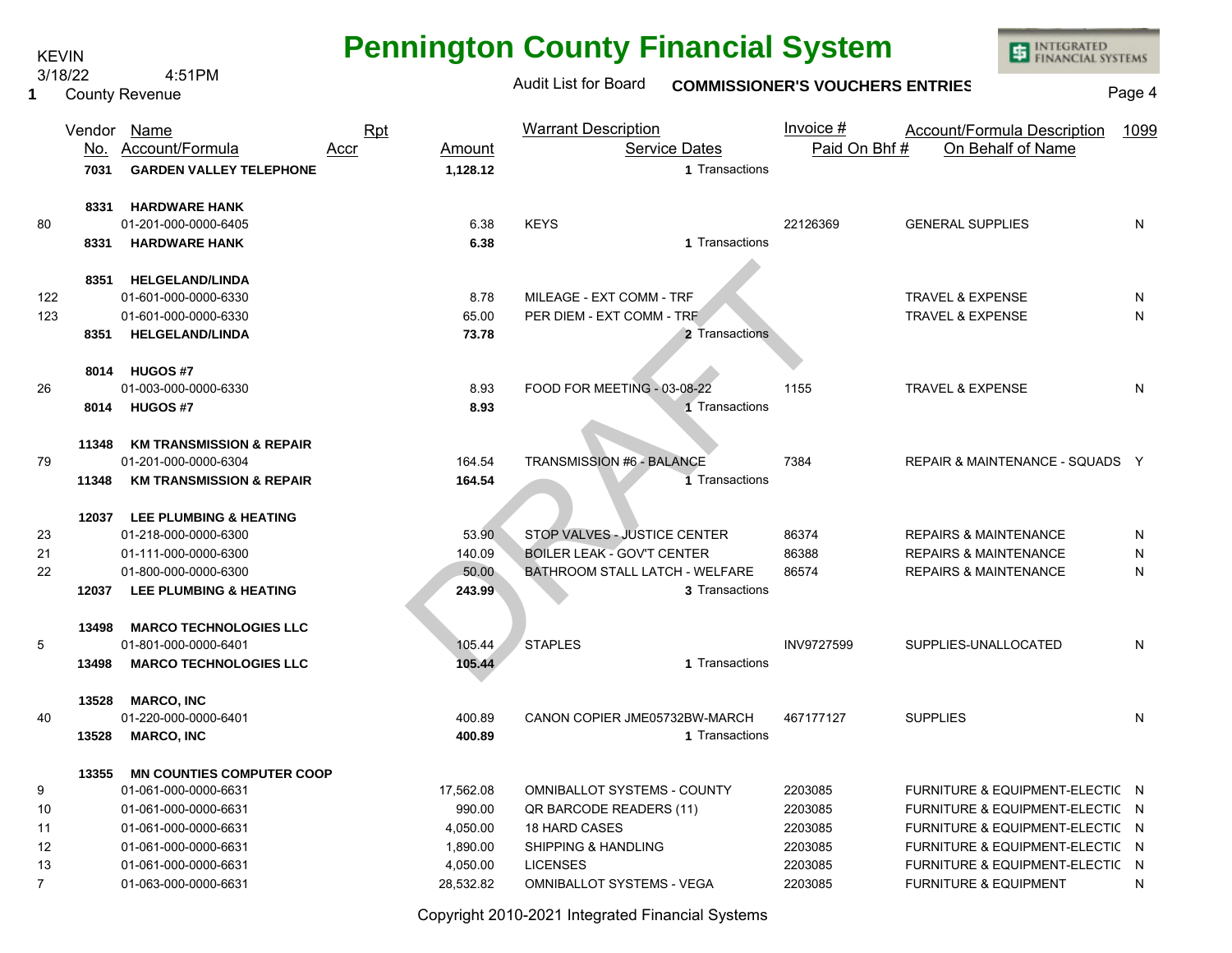| <b>KEVIN</b> |         |                                                   |            |           | Pennington County Financial System    |                       |                                        | <b>INTERNATED</b><br>FINANCIAL SYSTEMS |        |
|--------------|---------|---------------------------------------------------|------------|-----------|---------------------------------------|-----------------------|----------------------------------------|----------------------------------------|--------|
|              | 3/18/22 | 4:51PM                                            |            |           | Audit List for Board                  |                       |                                        |                                        |        |
|              |         | <b>County Revenue</b>                             |            |           |                                       |                       | <b>COMMISSIONER'S VOUCHERS ENTRIES</b> |                                        | Page 5 |
|              |         |                                                   |            |           |                                       |                       |                                        |                                        |        |
|              |         | Vendor Name                                       | <b>Rpt</b> |           | <b>Warrant Description</b>            |                       | Invoice $#$                            | Account/Formula Description            | 1099   |
|              |         | No. Account/Formula                               | Accr       | Amount    |                                       | <b>Service Dates</b>  | Paid On Bhf#                           | On Behalf of Name                      |        |
| 8            |         | 01-063-000-0000-6631                              |            | 23,115.10 | OMNIBALLOT SYSTEMS - HAVA             |                       | 2203085                                | <b>FURNITURE &amp; EQUIPMENT</b>       | N      |
|              | 13355   | <b>MN COUNTIES COMPUTER COOP</b>                  |            | 80,190.00 |                                       | <b>7</b> Transactions |                                        |                                        |        |
|              | 13391   | <b>MN DEPT OF LABOR &amp; INDUSTRY</b>            |            |           |                                       |                       |                                        |                                        |        |
| 20           |         | 01-218-000-0000-6300                              |            | 100.00    | ANNUAL ELEVATOR OPERATING             |                       | ALR0132737X                            | <b>REPAIRS &amp; MAINTENANCE</b>       | N      |
|              | 13391   | <b>MN DEPT OF LABOR &amp; INDUSTRY</b>            |            | 100.00    |                                       | 1 Transactions        |                                        |                                        |        |
|              |         |                                                   |            |           |                                       |                       |                                        |                                        |        |
|              | 13425   | <b>MOTOROLA SOLUTIONS</b>                         |            |           |                                       |                       |                                        |                                        |        |
| 39           |         | 01-223-000-0000-6202                              |            | 1,410.00  | <b>VESTA MANAGED SERVICES - MARCH</b> |                       | 8230353786                             | TELEPHONE - E911                       | N      |
|              | 13425   | <b>MOTOROLA SOLUTIONS</b>                         |            | 1,410.00  |                                       | 1 Transactions        |                                        |                                        |        |
|              |         |                                                   |            |           |                                       |                       |                                        |                                        |        |
|              | 14305   | <b>NATVIK/BARB</b>                                |            |           |                                       |                       |                                        |                                        |        |
| 120          |         | 01-601-000-0000-6330                              |            | 1.17      | MILEAGE - EXT COMM - TRF              |                       |                                        | <b>TRAVEL &amp; EXPENSE</b>            | N      |
| 121          |         | 01-601-000-0000-6330                              |            | 65.00     | PER DIEM - EXT COMM - TRF             |                       |                                        | <b>TRAVEL &amp; EXPENSE</b>            | N      |
|              | 14305   | <b>NATVIK/BARB</b>                                |            | 66.17     |                                       | 2 Transactions        |                                        |                                        |        |
|              |         |                                                   |            |           |                                       |                       |                                        |                                        |        |
|              | 14033   | <b>NORTHERN STATE BANK</b>                        |            |           |                                       |                       |                                        |                                        |        |
| 69           |         | 01-201-000-0000-6450                              |            | 45.00     | MM - SEWING PATCHES #01               |                       |                                        | PART-TIME DEPUTY'S UNIFORMS            | N      |
| 67           |         | 01-201-000-0000-6560                              |            | 19.36     | KRUSE INN / FUEL #13                  |                       |                                        | <b>GAS &amp; DIESEL</b>                | N      |
| 68           |         | 01-201-000-0000-6560                              |            | 20.01     | CENEX / FUEL #12                      |                       |                                        | <b>GAS &amp; DIESEL</b>                | N      |
| 66           |         | 01-201-000-0000-6801                              |            | 5.10      | <b>USPS - EVIDENCE</b>                |                       |                                        | MISCELLANEOUS EXPENSE                  | N      |
| 70           |         | 01-220-000-0000-6420                              |            | 30.00     | MM - SEWING PATCHES AA                |                       |                                        | <b>UNIFORMS</b>                        | N      |
| 71           |         | 01-251-000-0000-6801                              |            | 40.00     | RECORDER - NOTARY BN, SK              | 6 Transactions        |                                        | MISCELLANEOUS EXPENSE - JAIL           | N      |
|              | 14033   | <b>NORTHERN STATE BANK</b>                        |            | 159.47    |                                       |                       |                                        |                                        |        |
|              | 13329   | <b>OFFICE OF MNIT SERVICES</b>                    |            |           |                                       |                       |                                        |                                        |        |
| 115          |         | 01-070-000-0000-6263                              |            | 1,338.65  | FEBRUARY FIBER USAGE                  |                       | DV22020380                             | <b>COMPUTER SERVICES - DP</b>          | N      |
|              | 13329   | <b>OFFICE OF MNIT SERVICES</b>                    |            | 1,338.65  |                                       | 1 Transactions        |                                        |                                        |        |
|              | 15329   |                                                   |            |           |                                       |                       |                                        |                                        |        |
| 100          |         | OIL BOYZ EXPRESS LUBE INC<br>01-201-000-0000-6304 |            | 42.96     | OIL CHANGE / SERVICE #04              |                       | 171119                                 | REPAIR & MAINTENANCE - SQUADS N        |        |
| 101          |         | 01-201-000-0000-6304                              |            | 44.51     | OIL CHANGE / SERVICE #11              |                       | 171513                                 | REPAIR & MAINTENANCE - SQUADS N        |        |
| 102          |         | 01-201-000-0000-6304                              |            | 71.80     | OIL CHANGE / SERVICE CHARGER          |                       | 171544                                 | REPAIR & MAINTENANCE - SQUADS N        |        |
|              | 15329   | OIL BOYZ EXPRESS LUBE INC                         |            | 159.27    |                                       | 3 Transactions        |                                        |                                        |        |
|              |         |                                                   |            |           |                                       |                       |                                        |                                        |        |
|              | 16463   | <b>PAUTZKE/TAMRA</b>                              |            |           |                                       |                       |                                        |                                        |        |
| $\mathbf{1}$ |         | 01-271-000-0000-6401                              |            | 61.09     | <b>BUSINESS CARDS</b>                 |                       | 8122                                   | <b>SUPPLIES</b>                        | N      |
|              | 16463   | <b>PAUTZKE/TAMRA</b>                              |            | 61.09     |                                       | 1 Transactions        |                                        |                                        |        |

**Pennington County Financial System**

**ED INTEGRATED**<br>FINANCIAL SYSTEMS

**16027 PENNINGTON COUNTY TREASURER**

**1**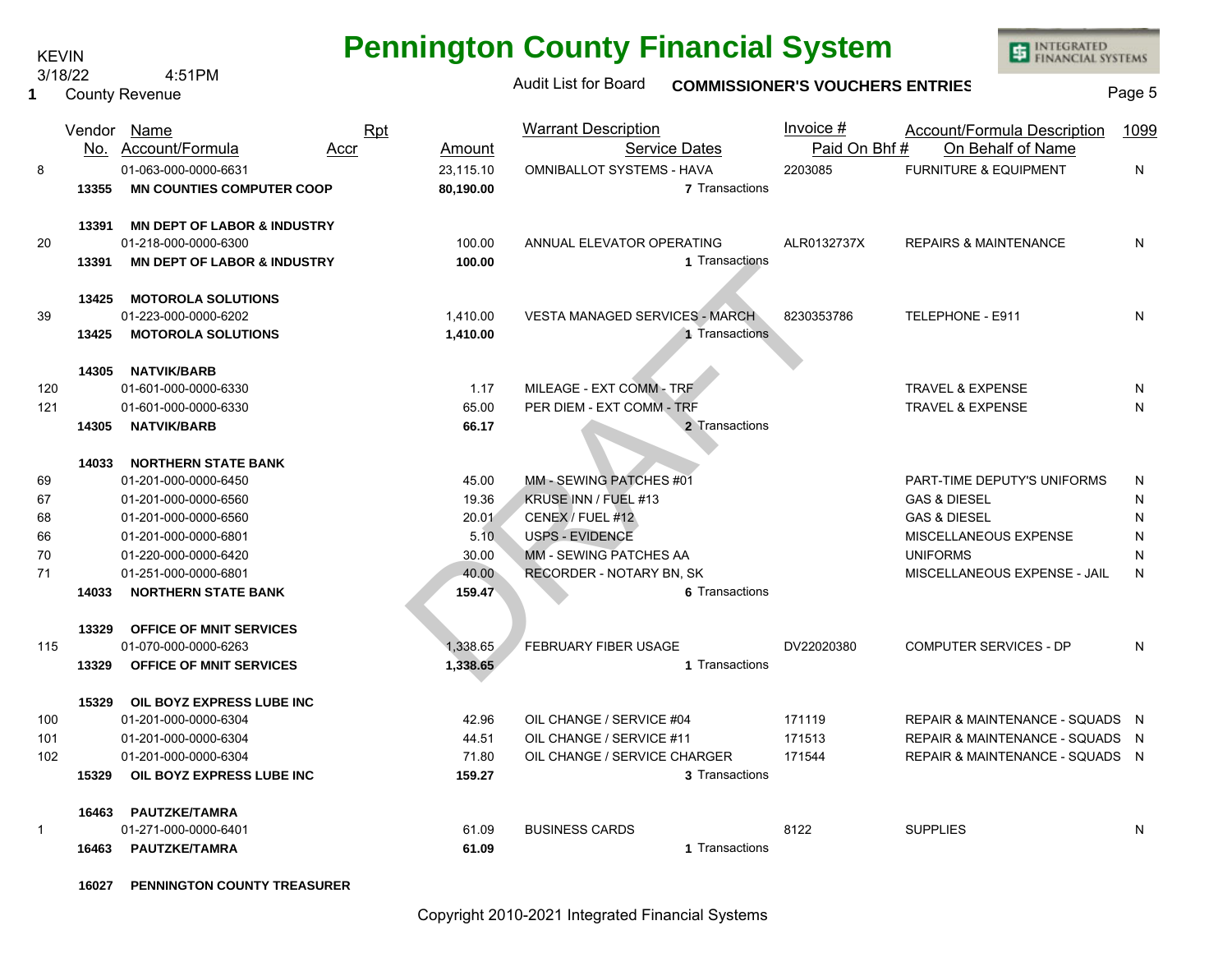| <b>Pennington County Financial System</b> |  |  |  |  |
|-------------------------------------------|--|--|--|--|
|-------------------------------------------|--|--|--|--|

**ED INTEGRATED**<br>FINANCIAL SYSTEMS

| 1   | <u>JI IUIZZ</u> | ועו וויט. <del>ד</del><br><b>County Revenue</b> |                | <b>Audit List for Board</b>        |                       | <b>COMMISSIONER'S VOUCHERS ENTRIES</b> |                                    | Page 6 |
|-----|-----------------|-------------------------------------------------|----------------|------------------------------------|-----------------------|----------------------------------------|------------------------------------|--------|
|     | Vendor          | Name                                            | <b>Rpt</b>     | <b>Warrant Description</b>         |                       | Invoice $#$                            | <b>Account/Formula Description</b> | 1099   |
|     | No.             | Account/Formula                                 | Amount<br>Accr |                                    | <b>Service Dates</b>  | Paid On Bhf#                           | On Behalf of Name                  |        |
| 108 |                 | 01-601-000-0000-6209                            | 53.41          | <b>POSTAGE</b>                     |                       |                                        | <b>POSTAGE</b>                     | N      |
|     | 16027           | <b>PENNINGTON COUNTY TREASURER</b>              | 53.41          |                                    | 1 Transactions        |                                        |                                    |        |
|     | 16346           | <b>PETERSON/LISA</b>                            |                |                                    |                       |                                        |                                    |        |
| 114 |                 | 01-091-000-0000-6262                            | 89.25          | TRANSCRIPTS 57-CR-20-782           |                       | 695                                    | <b>OTHER SERVICES</b>              | Y      |
|     | 16346           | <b>PETERSON/LISA</b>                            | 89.25          |                                    | 1 Transactions        |                                        |                                    |        |
|     | 16448           | PREMIUM WATERS, INC.                            |                |                                    |                       |                                        |                                    |        |
| 28  |                 | 01-801-000-0000-6801                            | 42.50          | FEBRUARY WATER BILL                |                       | 176590                                 | MISCELLANEOUS EXPENSE              | N      |
| 27  |                 | 01-091-000-0000-6801                            | 38.50          | <b>WATER BILL - ATTORNEY - FEB</b> |                       | 176878                                 | MISCELLANEOUS EXPENSE              | N      |
| 77  |                 | 01-220-000-0000-6801                            | 67.00          | WATER $(9)$                        |                       | 340942803                              | MISCELLANEOUS EXPENSE              | N      |
| 78  |                 | 01-251-000-0000-6801                            | 81.50          | <b>WATER (11)</b>                  |                       | 340947638                              | MISCELLANEOUS EXPENSE - JAIL       | N      |
| 74  |                 | 01-220-000-0000-6801                            | 10.69          | MONTHLY RENTAL / MARCH             |                       | 340949191                              | MISCELLANEOUS EXPENSE              | N      |
| 75  |                 | 01-220-000-0000-6801                            | 10.68          | MONTHLY RENTAL / MARCH             |                       | 340949191                              | MISCELLANEOUS EXPENSE              | N      |
| 76  |                 | 01-251-000-0000-6801                            | 10.69          | MONTHLY RENTAL / MARCH             |                       | 340949191                              | MISCELLANEOUS EXPENSE - JAIL       | N      |
|     | 16448           | PREMIUM WATERS, INC.                            | 261.56         |                                    | <b>7 Transactions</b> |                                        |                                    |        |
|     | 20358           | <b>QUADIENT FINANCE USA, INC.</b>               |                |                                    |                       |                                        |                                    |        |
| 30  |                 | 01-801-000-0000-6209                            | 1,500.00       | <b>POSTAGE</b>                     |                       | 79000440809918                         | <b>POSTAGE</b>                     | N      |
|     | 20358           | <b>QUADIENT FINANCE USA, INC.</b>               | 1,500.00       |                                    | 1 Transactions        |                                        |                                    |        |
|     | 20027           | <b>THE TIMES</b>                                |                |                                    |                       |                                        |                                    |        |
| 89  |                 | 01-251-000-0000-6801                            | 67.50          | 1WK AD NW/CORRECTIONS              |                       |                                        | MISCELLANEOUS EXPENSE - JAIL       | N      |
| 90  |                 | 01-251-000-0000-6801                            | 10.00          | INTERNET JOB PAGE                  |                       |                                        | MISCELLANEOUS EXPENSE - JAIL       | N      |
| 91  |                 | 01-251-000-0000-6801                            | 55.50          | 1WK AD TIMES/CORRECTIONS           |                       |                                        | MISCELLANEOUS EXPENSE - JAIL       | N      |
| 92  |                 | 01-251-000-0000-6801                            | 67.50          | 1WK AD NW/CORRECTIONS              |                       |                                        | MISCELLANEOUS EXPENSE - JAIL       | N      |
| 93  |                 | 01-251-000-0000-6801                            | 10.00          | <b>INTERNET JOB PAGE</b>           |                       |                                        | MISCELLANEOUS EXPENSE - JAIL       | N      |
| 94  |                 | 01-251-000-0000-6801                            | 55.50          | 1WK AD TIMES/CORRECTIONS           |                       |                                        | MISCELLANEOUS EXPENSE - JAIL       | N      |
|     | 20027           | THE TIMES                                       | 266.00         |                                    | 6 Transactions        |                                        |                                    |        |
|     | 11039           | <b>TRF RADIO</b>                                |                |                                    |                       |                                        |                                    |        |
| 31  |                 | 01-601-000-0000-6801                            | 75.00          | NOW HIRING - AG SERV / SOLID W     |                       | 30020-1                                | MISCELLANEOUS EXPENSE - EXTEI N    |        |
|     | 11039           | <b>TRF RADIO</b>                                | 75.00          |                                    | 1 Transactions        |                                        |                                    |        |
|     |                 | 20361 TYLER TECHNOLOGIES, INC                   |                |                                    |                       |                                        |                                    |        |
| 36  |                 | 01-102-000-0000-6844                            | 398.00         | DOCPRO - ERECORDING SUPPORT        |                       | 025-370147                             | <b>TECHNOLOGY - RECORDER</b>       | N      |
|     | 20361           | <b>TYLER TECHNOLOGIES, INC</b>                  | 398.00         |                                    | 1 Transactions        |                                        |                                    |        |
|     | 21338           | UNIVERSITY OF NORTH DAKOTA                      |                |                                    |                       |                                        |                                    |        |
| 98  |                 | 01-206-000-0000-6262                            | 2.380.00       | MEDICAL EXAM SERVICES TOX - SV     |                       | A21-360/116185                         | OTHER SERVICES-CORONER             | N      |

Copyright 2010-2021 Integrated Financial Systems

3/18/22 4:51PM KEVIN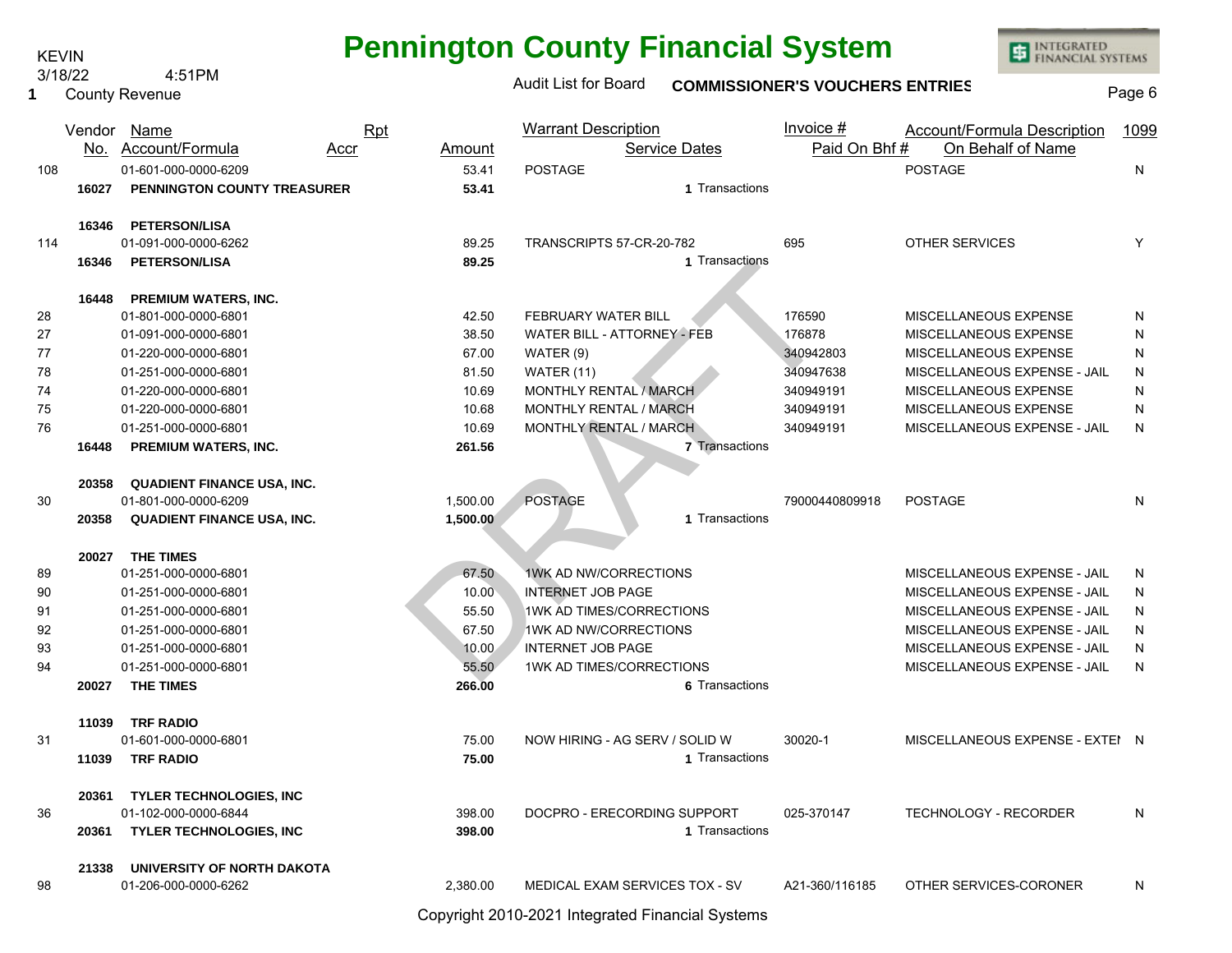# **Pennington County Financial System**

INTEGRATED<br>FINANCIAL SYSTEMS

| JI 10122<br>7. JII IVI<br><b>County Revenue</b><br>1 |               |                                  |             |               | <b>Audit List for Board</b>     | <b>COMMISSIONER'S VOUCHERS ENTRIES</b> |                                          | Page 7    |
|------------------------------------------------------|---------------|----------------------------------|-------------|---------------|---------------------------------|----------------------------------------|------------------------------------------|-----------|
|                                                      | Vendor        | <b>Name</b>                      | <b>Rpt</b>  |               | <b>Warrant Description</b>      | Invoice $#$                            | Account/Formula Description              | 1099      |
|                                                      | No.           | Account/Formula                  | <u>Accr</u> | <b>Amount</b> | <b>Service Dates</b>            | Paid On Bhf#                           | On Behalf of Name                        |           |
| 99                                                   |               | 01-206-000-0000-6262             |             | 2,380.00      | MEDICAL EXAM SERVICES TOX - BW  | A21-367/116185                         | OTHER SERVICES-CORONER                   | N         |
| 97                                                   |               | 01-206-000-0000-6262             |             | 2,380.00      | MEDICAL EXAM SERVICES TOX - MC  | A21-371/116185                         | OTHER SERVICES-CORONER                   | N         |
| 96                                                   |               | 01-206-000-0000-6262             |             | 2,226.00      | MEDICAL EXAM SERVICES TOX - AB  | A21-373/116185                         | OTHER SERVICES-CORONER                   | N         |
| 95                                                   |               | 01-206-000-0000-6262             |             | 2.380.00      | MEDICAL EXAM SERVICES TOX - JD  | A21-400/116185                         | OTHER SERVICES-CORONER                   | N         |
|                                                      | 21338         | UNIVERSITY OF NORTH DAKOTA       |             | 11,746.00     | 5 Transactions                  |                                        |                                          |           |
|                                                      |               |                                  |             |               |                                 |                                        |                                          |           |
|                                                      | 22301         | <b>VISUALGOV SOLUTIONS, LLC</b>  |             |               |                                 |                                        |                                          |           |
| 29                                                   |               | 01-041-000-0000-6852             |             | 182.00        | ECHECK FEES OCT-DEC             | JS-4747                                | <b>E-CHECK CHARGES</b>                   | N         |
|                                                      | 22301         | <b>VISUALGOV SOLUTIONS, LLC</b>  |             | 182.00        | 1 Transactions                  |                                        |                                          |           |
|                                                      |               |                                  |             |               |                                 |                                        |                                          |           |
|                                                      | 999999997     | <b>VOSEN/BRIANA</b>              |             |               |                                 |                                        |                                          |           |
| 84                                                   |               | 01-201-000-0000-6304             |             | 8.99          | WINDSHIELD WASHER FLUID         |                                        | <b>REPAIR &amp; MAINTENANCE - SQUADS</b> | N         |
| 82                                                   |               | 01-251-000-0000-6245             |             | 12.83         | MEAL REIMBURSEMENT - JAIL       | 020722                                 | <b>CONTINUING EDUCATION</b>              | N         |
| 83                                                   |               | 01-251-000-0000-6245             |             | 20.00         | MEAL REIMBURSEMENT - JAIL       | 021022                                 | <b>CONTINUING EDUCATION</b>              | N         |
|                                                      | 999999997     | <b>VOSEN/BRIANA</b>              |             | 41.82         | 3 Transactions                  |                                        |                                          |           |
|                                                      | 23303         | <b>WEST GROUP PAYMENT CENTER</b> |             |               |                                 |                                        |                                          |           |
| 33                                                   |               | 01-016-000-0000-6242             |             | 1,073.05      | <b>FEBRUARY WEST LAW ACCESS</b> | 845946352                              | SUBSCRIPTIONS - LAW LIBRARY              | N         |
| 32                                                   |               | 01-091-000-0000-6240             |             | 794.00        | FEBRUARY WEST LAW ACCESS        | 845954107                              | <b>SUBSCRIPTIONS</b>                     | N         |
| 107                                                  |               | 01-016-000-0000-6242             |             | 376.99        | <b>MARCH SUBSCRIPTIONS</b>      | 846034070                              | SUBSCRIPTIONS - LAW LIBRARY              | ${\sf N}$ |
| 106                                                  |               | 01-091-000-0000-6240             |             | 73.09         | <b>MARCH SUBSCRIPTIONS</b>      | 846038777                              | <b>SUBSCRIPTIONS</b>                     | N         |
| 34                                                   |               | 01-091-000-0000-6240             |             | 73.09         | <b>MARCH SUBSCRIPTIONS</b>      | 846038777                              | <b>SUBSCRIPTIONS</b>                     | N         |
|                                                      | 23303         | <b>WEST GROUP PAYMENT CENTER</b> |             | 2,390.22      | 5 Transactions                  |                                        |                                          |           |
|                                                      | 23317         | <b>WILLIAMS/JO</b>               |             |               |                                 |                                        |                                          |           |
| 103                                                  |               | 01-251-000-0000-6420             |             | 154.53        | UNIFORM ALLOWANCE REIMBURSE     |                                        | <b>JAILER UNIFORMS</b>                   | N         |
| 104                                                  |               | 01-251-000-0000-6420             |             | 160.00        | UNIFORM ALLOWANCE               |                                        | <b>JAILER UNIFORMS</b>                   | N         |
|                                                      | 23317         | <b>WILLIAMS/JO</b>               |             | 314.53        | 2 Transactions                  |                                        |                                          |           |
|                                                      | 1 Fund Total: |                                  |             | 107,134.00    | <b>County Revenue</b>           | 44 Vendors                             | 97 Transactions                          |           |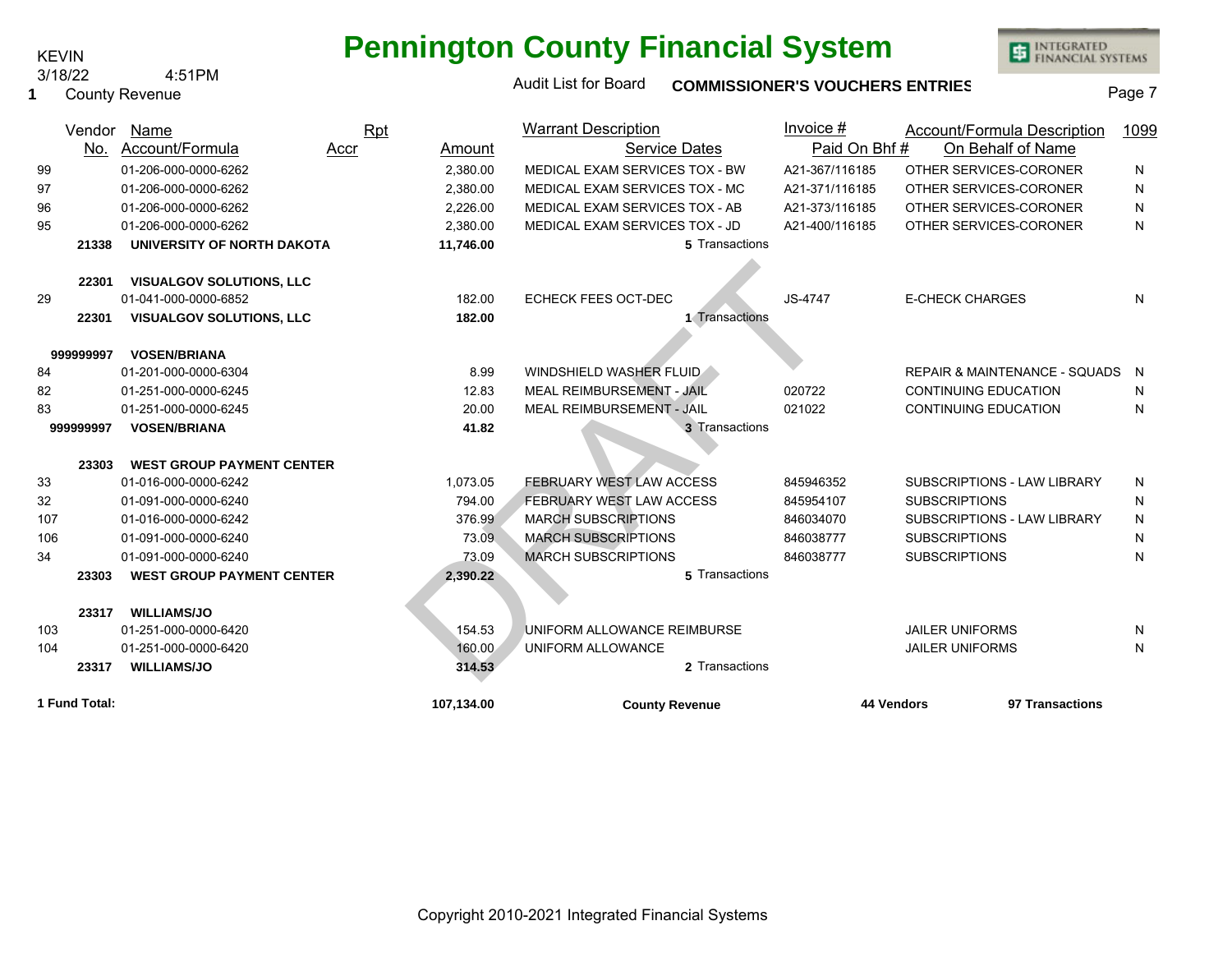#### Road & Bridge **3**

# **Pennington County Financial System**

INTEGRATED<br>FINANCIAL SYSTEMS

# Audit List for Board **COMMISSIONER'S VOUCHERS ENTRIES** Page 8

|     |       | Vendor Name                        | <b>Rpt</b> |           | <b>Warrant Description</b>               | Invoice $#$  | <b>Account/Formula Description</b> | 1099      |
|-----|-------|------------------------------------|------------|-----------|------------------------------------------|--------------|------------------------------------|-----------|
|     |       | No. Account/Formula                | Accr       | Amount    | <b>Service Dates</b>                     | Paid On Bhf# | On Behalf of Name                  |           |
|     |       | 6011 FED EX                        |            |           |                                          |              |                                    |           |
| 63  |       | 03-320-000-0000-6209               |            | 26.54     | <b>MAIL PLAQUE</b>                       | 7-685-82352  | <b>POSTAGE</b>                     | N         |
|     |       | 6011 FED EX                        |            | 26.54     | 1 Transactions                           |              |                                    |           |
|     | 8331  | <b>HARDWARE HANK</b>               |            |           |                                          |              |                                    |           |
| 62  |       | 03-330-000-0000-6554               |            | 166.76    |                                          |              | ENGINEERING & SURVEYING SUPPI N    |           |
| 55  |       | 03-350-000-0000-6551               |            | 85.97     | MAILBOX, DRILL BIT SET                   |              | <b>SIGNS</b>                       | N         |
| 56  |       | 03-350-000-0000-6551               |            | 30.98     | <b>MAILBOX</b>                           |              | <b>SIGNS</b>                       | N         |
| 61  |       | 03-350-000-0000-6556               |            | 26.99     | <b>PADALOCK</b>                          |              | <b>SHOP SUPPLIES</b>               | N         |
| 57  |       | 03-350-000-0000-6564               |            | 27.96     | <b>CHAIN</b>                             |              | <b>EQUIPMENT REPAIR PARTS</b>      | N         |
| 58  |       | 03-350-000-0000-6564               |            | 41.93     | <b>GASKET MAKER</b>                      |              | <b>EQUIPMENT REPAIR PARTS</b>      | ${\sf N}$ |
| 59  |       | 03-350-000-0000-6564               |            | 7.99      | ELECTRICAL TAPE                          |              | <b>EQUIPMENT REPAIR PARTS</b>      | ${\sf N}$ |
| 60  |       | 03-350-000-0000-6564               |            | 5.17      | <b>KEY STOCK</b>                         |              | <b>EQUIPMENT REPAIR PARTS</b>      | ${\sf N}$ |
|     | 8331  | <b>HARDWARE HANK</b>               |            | 393.75    | 8 Transactions                           |              |                                    |           |
|     | 8500  | <b>HUDSON ELECTRIC, LLC</b>        |            |           |                                          |              |                                    |           |
| 111 |       | 03-350-000-0000-6636               |            | 960.53    | ADD LIGHTS - ENG BUILDING                | 2455         | <b>BUILDING IMPROVEMENTS</b>       | N         |
|     | 8500  | <b>HUDSON ELECTRIC, LLC</b>        |            | 960.53    | 1 Transactions                           |              |                                    |           |
|     | 8075  | <b>HUSETH, ERICK</b>               |            |           |                                          |              |                                    |           |
| 65  |       | 03-350-000-0000-6330               |            | 22.55     | <b>MEALS - SIGN CLASS - FARGO</b>        | 031522       | TRAVEL & EXPENSE                   | N         |
|     | 8075  | <b>HUSETH, ERICK</b>               |            | 22.55     | 1 Transactions                           |              |                                    |           |
|     | 11128 | <b>K &amp; K TRUCKING</b>          |            |           |                                          |              |                                    |           |
| 54  |       | 03-330-000-0000-6341               |            | 18,800.00 | <b>SNOW REMOVAL</b>                      | 5288         | <b>EQUIPMENT RENTAL</b>            | N         |
|     |       | 11128 K & K TRUCKING               |            | 18,800.00 | 1 Transactions                           |              |                                    |           |
|     | 12325 | L & M FLEET SUPPLY INC.            |            |           |                                          |              |                                    |           |
| 52  |       | 03-350-000-0000-6556               |            | 59.95     | <b>WD40 CHAIN LUBE</b>                   |              | SHOP SUPPLIES                      | N         |
| 53  |       | 03-350-000-0000-6556               |            | 54.98     | <b>EXT CORD GLOVES</b>                   |              | <b>SHOP SUPPLIES</b>               | N         |
|     | 12325 | L & M FLEET SUPPLY INC.            |            | 114.93    | 2 Transactions                           |              |                                    |           |
|     | 12302 | <b>LOCATORS &amp; SUPPLIES INC</b> |            |           |                                          |              |                                    |           |
| 51  |       | 03-330-000-0000-6554               |            | 576.48    | <b>MARKING PAINT &amp; FLAGGING TAPE</b> | 0298132-IN   | ENGINEERING & SURVEYING SUPPI N    |           |
|     | 12302 | <b>LOCATORS &amp; SUPPLIES INC</b> |            | 576.48    | 1 Transactions                           |              |                                    |           |
|     | 13498 | <b>MARCO TECHNOLOGIES LLC</b>      |            |           |                                          |              |                                    |           |
| 109 |       | 03-320-000-0000-6301               |            | 36.63     | COPY MACHINE NOVEMBER                    |              | MAINTENANCE AGREEMENT              | N         |
| 110 |       | 03-320-000-0000-6301               |            | 36.63     | COPY MACHINE MARCH                       |              | MAINTENANCE AGREEMENT              | N         |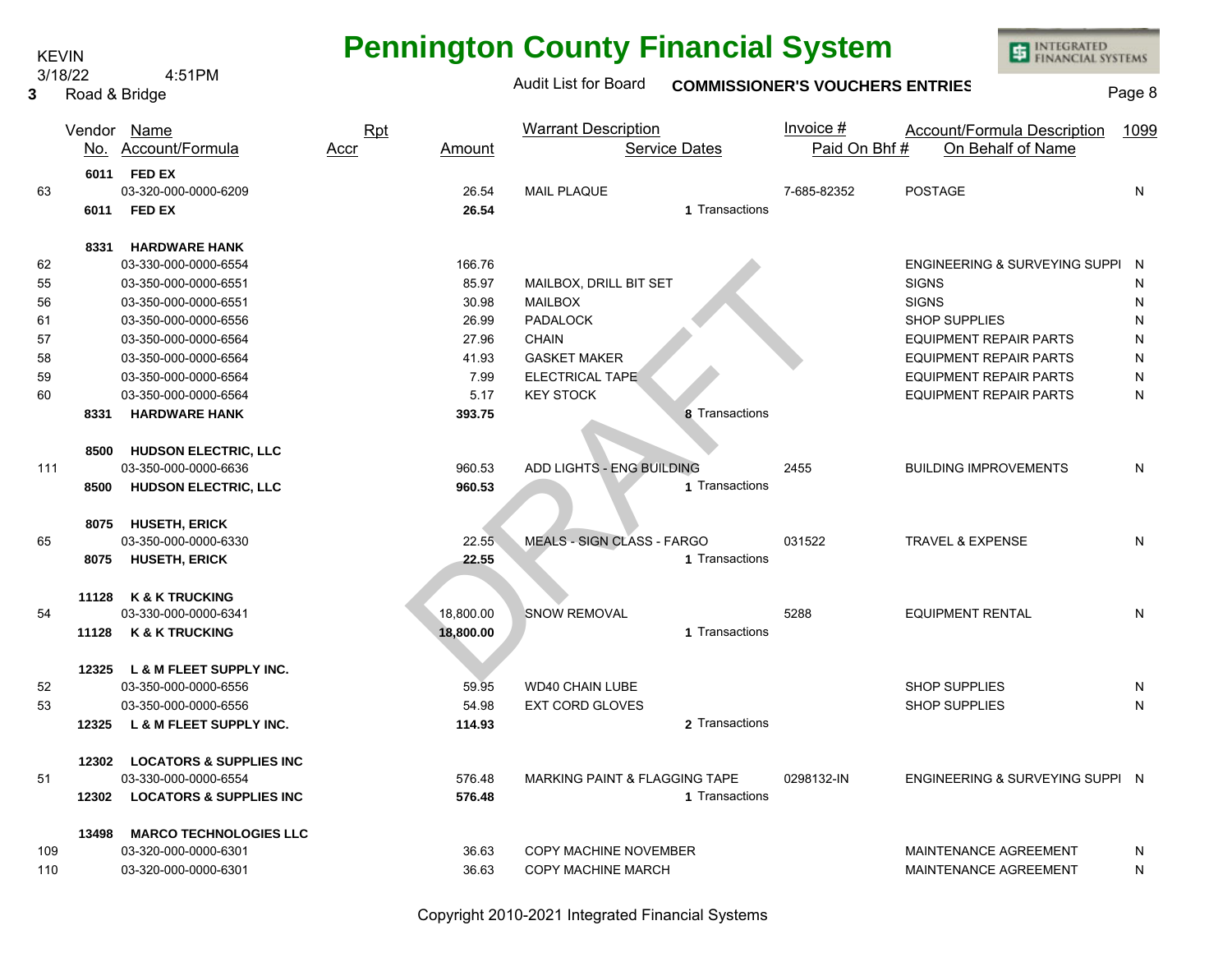# **Pennington County Financial System**

3/18/22 4:51PM

KEVIN

**3**

INTEGRATED<br>FINANCIAL SYSTEMS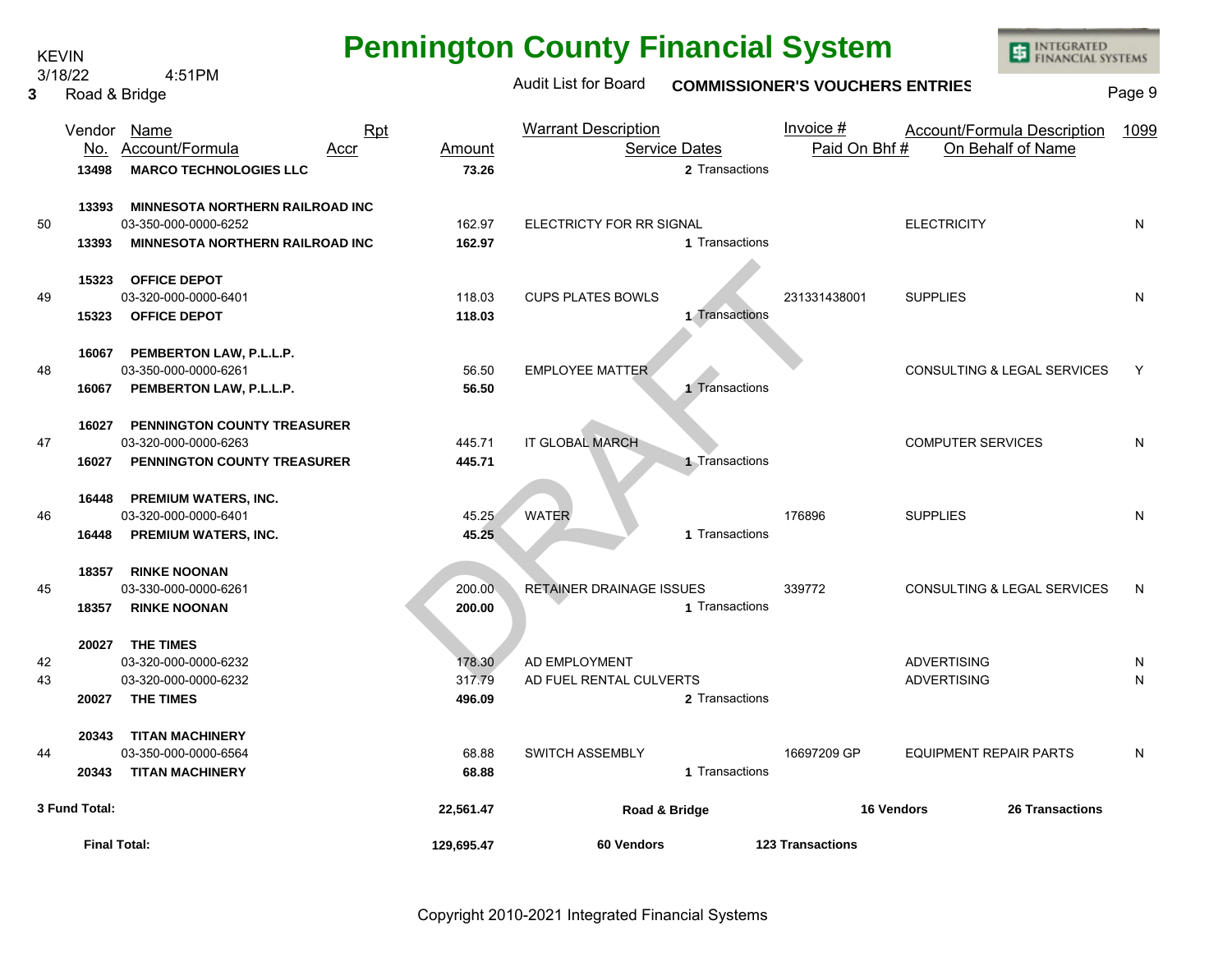| <b>KEVIN</b> |                      | <b>Pennington County Financial System</b> | INTEGRATED<br>FINANCIAL SYSTEMS<br>¢ |                                        |              |                                        |         |
|--------------|----------------------|-------------------------------------------|--------------------------------------|----------------------------------------|--------------|----------------------------------------|---------|
| 3/18/22      | 4:51PM               |                                           |                                      | Audit List for Board                   |              | <b>COMMISSIONER'S VOUCHERS ENTRIES</b> | Page 10 |
|              | <b>Recap by Fund</b> | <b>Fund</b>                               | <b>AMOUNT</b>                        | <b>Name</b>                            |              |                                        |         |
|              |                      | $\mathbf 1$<br>3                          | 107,134.00<br>22,561.47              | <b>County Revenue</b><br>Road & Bridge |              |                                        |         |
|              |                      | <b>All Funds</b>                          | 129,695.47                           | <b>Total</b>                           | Approved by, | .                                      |         |
|              |                      |                                           |                                      |                                        |              |                                        |         |
|              |                      |                                           |                                      |                                        |              |                                        |         |